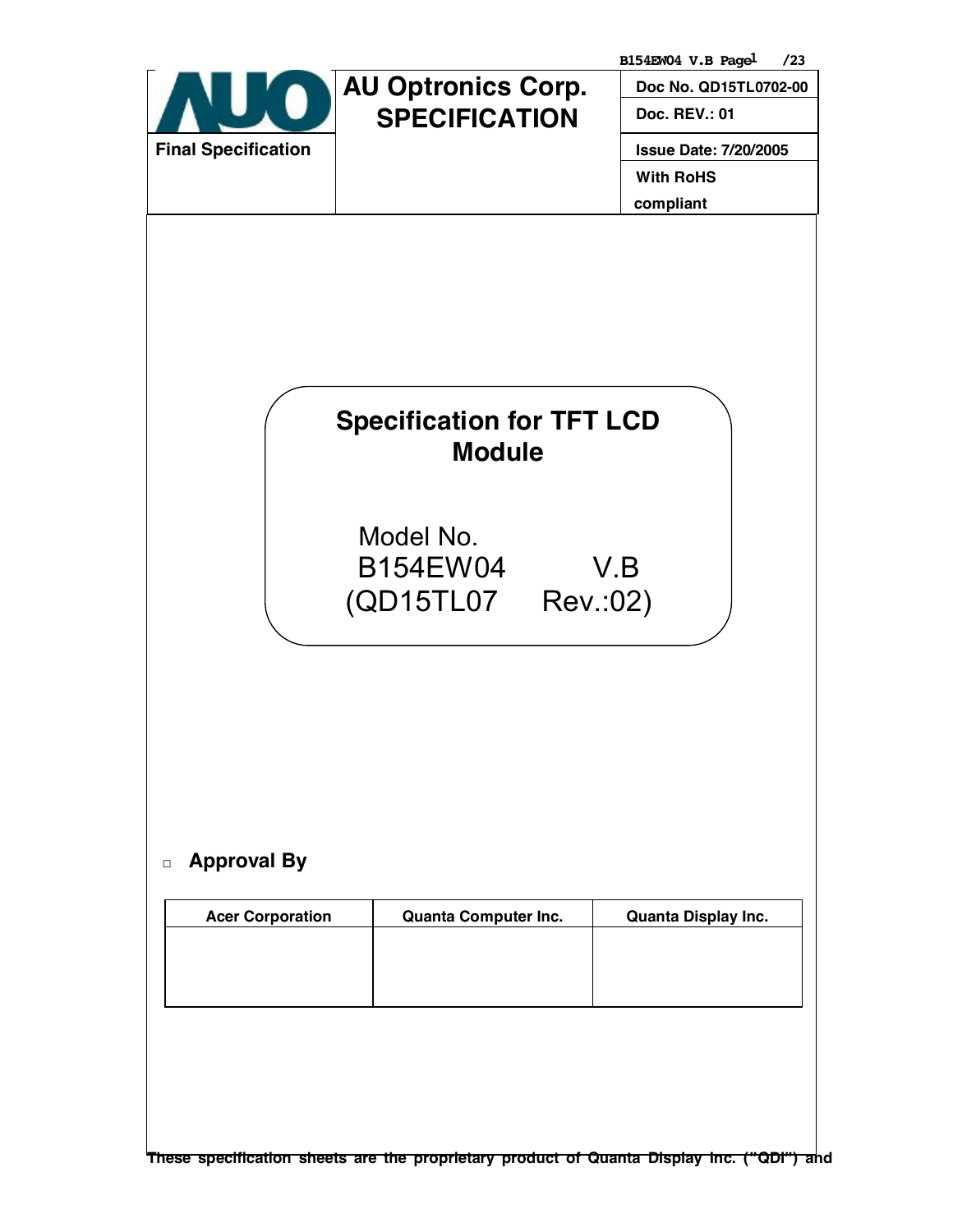**include materials protected under copyright of AUO. Do not reproduce or cause any third party to reproduce them in any form or by any means, electronic or mechanical, for any purpose, in whole or in part, without the express written permission of AUO.** 

**The device listed in these technical literature sheets was designed and manufactured for use in OA equipment.** 

**In case of using the device for applications such as control and safety equipment for transportation (aircraft, trains, automobiles, etc.), rescue and security equipment and various safety related equipment which require higher reliability and safety, take into consideration that appropriate measures such as fail-safe functions and redundant system design should be taken.** 

**Do not use the device for equipment that requires an extreme level of reliability, such as aerospace applications, telecommunication equipment (trunk lines), nuclear power control equipment and medical or other equipment for life support.** 

**AUO assumes no responsibility for any damage resulting from the use of the device, which does not comply with the instructions, and the precautions specified in these technical literature sheets.** 

**Contact and consult with a AUO sales representative for any questions about this device.**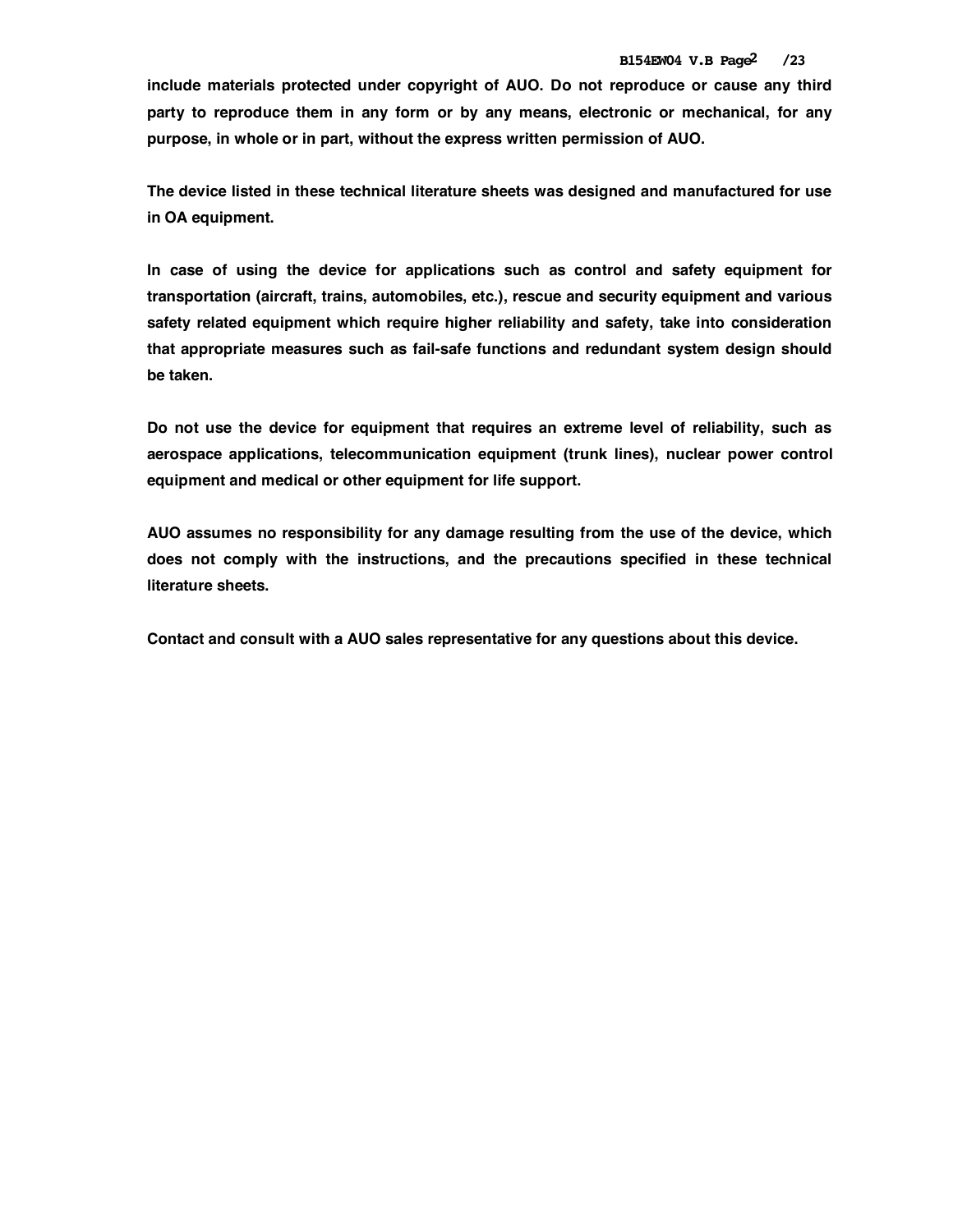| <b>Revision History</b> |             |         |                                             |  |  |  |  |  |  |
|-------------------------|-------------|---------|---------------------------------------------|--|--|--|--|--|--|
| REV.                    | <b>Date</b> | ECN NO. | <b>Change Content</b>                       |  |  |  |  |  |  |
| $\pmb{0}$               | 5/03/2005   | N/A     | <b>Preliminary Specification Initiation</b> |  |  |  |  |  |  |
| 1                       | 7/20/2005   | N/A     | <b>Updated IDD current dissipation</b>      |  |  |  |  |  |  |
| $\mathbf 2$             | 04/06/2007  | N/A     | Transform to AUO model name                 |  |  |  |  |  |  |
|                         |             |         |                                             |  |  |  |  |  |  |
|                         |             |         |                                             |  |  |  |  |  |  |
|                         |             |         |                                             |  |  |  |  |  |  |
|                         |             |         |                                             |  |  |  |  |  |  |
|                         |             |         |                                             |  |  |  |  |  |  |
|                         |             |         |                                             |  |  |  |  |  |  |
|                         |             |         |                                             |  |  |  |  |  |  |
|                         |             |         |                                             |  |  |  |  |  |  |
|                         |             |         |                                             |  |  |  |  |  |  |
|                         |             |         |                                             |  |  |  |  |  |  |
|                         |             |         |                                             |  |  |  |  |  |  |
|                         |             |         |                                             |  |  |  |  |  |  |
|                         |             |         |                                             |  |  |  |  |  |  |
|                         |             |         |                                             |  |  |  |  |  |  |
|                         |             |         |                                             |  |  |  |  |  |  |
|                         |             |         |                                             |  |  |  |  |  |  |
|                         |             |         |                                             |  |  |  |  |  |  |
|                         |             |         |                                             |  |  |  |  |  |  |
|                         |             |         |                                             |  |  |  |  |  |  |
|                         |             |         |                                             |  |  |  |  |  |  |
|                         |             |         |                                             |  |  |  |  |  |  |
|                         |             |         |                                             |  |  |  |  |  |  |
|                         |             |         |                                             |  |  |  |  |  |  |
|                         |             |         |                                             |  |  |  |  |  |  |
|                         |             |         |                                             |  |  |  |  |  |  |
|                         |             |         |                                             |  |  |  |  |  |  |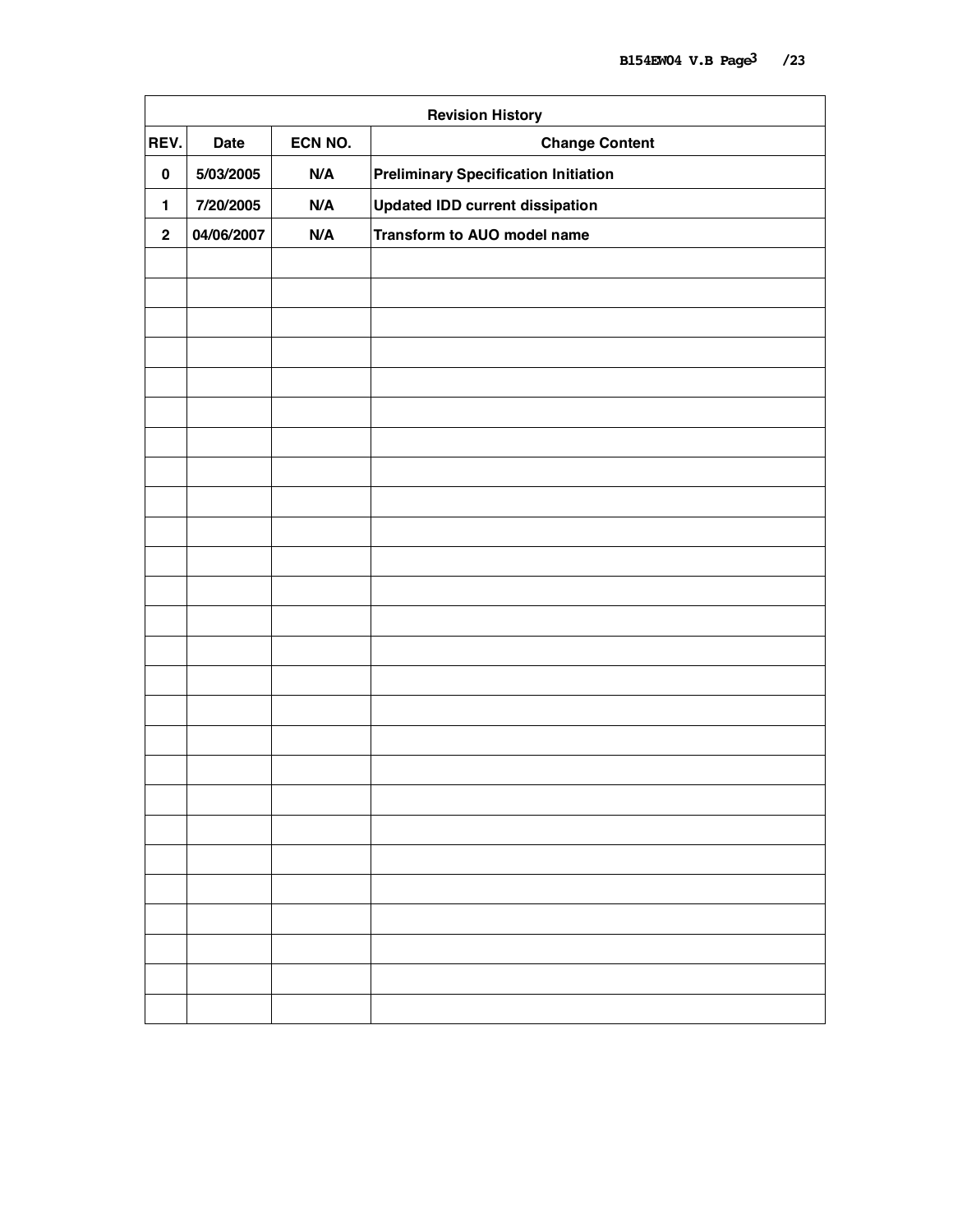# **1. Application**

 **This specification applies to a color TFT-LCD module, B154EW04 VB(QD15TL0702).** 

## **2. Overview**

 **This module is a color active matrix LCD module incorporating amorphous silicon TFT (Thin Film Transistor). It is composed of a color TFT-LCD panel; driver ICs, control circuit and power supply circuit and a backlight unit. Graphics and texts can be displayed on a 1280**×**3**× **800 dots panel with 262,144 colors by using LVDS (Low Voltage Differential Signaling) to interface and supplying +3.3V DC supply voltage for TFT-LCD panel driving and supply voltage for backlight.** 

**The TFT-LCD panel used for this module has very high aperture ratio. A low-reflection and higher-color-saturation type color filter is also used for this panel. Therefore, high-brightness and high-contrast image, which is suitable for the multimedia use, can be obtained by using this module.** 

 **Optimum viewing direction is 6 o'clock.** 

## **[Features]**

- **1) High aperture panel; high-brightness or low power consumption.**
- **2) Brilliant and high contrast image.**
- **3) Small footprint and thin shape.**
- **4) Light weight.**
- **5) Wide Screen 15.4" WXGA**
- **6) RoHs compliant**

|  | 3. General Specifications |
|--|---------------------------|
|--|---------------------------|

| <b>Parameter</b>                 | <b>Specifications</b>                             | Unit         |
|----------------------------------|---------------------------------------------------|--------------|
| <b>Display size</b>              | 390.1 (15.4") Diagonal                            | mm           |
| Active area                      | $331.2 \times 207.0$                              | mm           |
| <b>Pixel format</b>              | 1280 (H) $\times$ 800 (V)                         | <b>Pixel</b> |
|                                  | (1 pixel = R+G+B dots)                            |              |
| <b>Pixel pitch</b>               | $0.2588(H) \times 0.2588(V)$                      | mm           |
| <b>Pixel configuration</b>       | R, G, B vertical stripe                           |              |
| Display mode                     | <b>Normally white</b>                             |              |
| Unit outline dimensions (typ.)*1 | 344.0(W) $\times$ 222.0 (H) $\times$ 6.35(T) max. | mm           |
| Mass                             | 585 max.                                          | g            |
| Surface treatment                | Glare + Hard Coating 3H                           |              |

**\*1.Note: excluding backlight cables. Outline dimensions are shown in this specification.**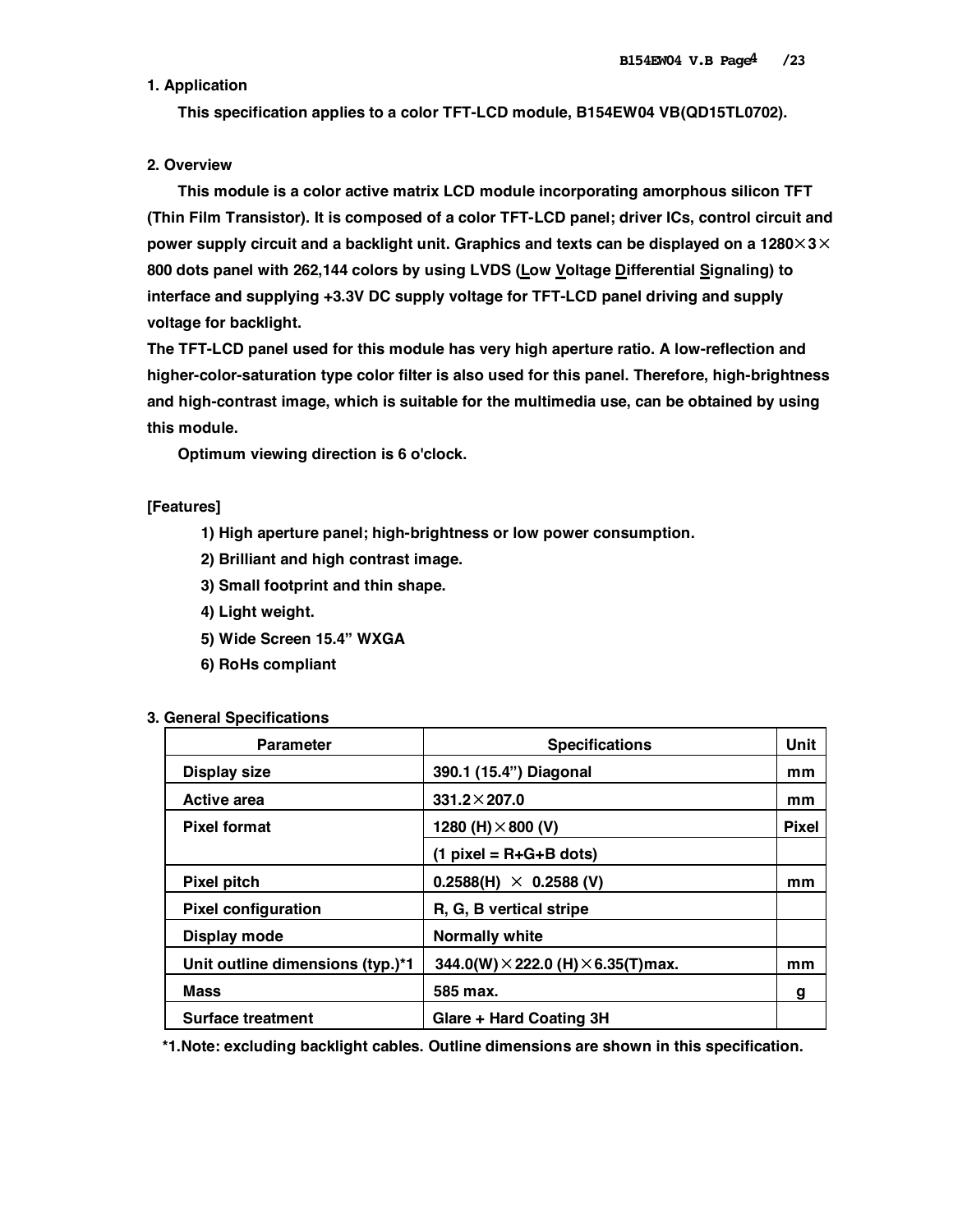### **4. Input Terminals**

### **4-1. TFT-LCD panel driving**

# **CN1 (1 channel, LVDS signals – NSC/Ti standard and +3.3V DC power supply) Using connector: FI-XB30Sx-HFxx/FI-X30Sx-HFxx/equivalent (JAE)**

| <b>Interface Cable Pin Assignments</b> |  |  |
|----------------------------------------|--|--|
|                                        |  |  |

| <b>PIN NO</b> | . SYMBOL          | <b>FUNCTION</b>                                                 |
|---------------|-------------------|-----------------------------------------------------------------|
| 1             | <b>VSS</b>        | Ground                                                          |
| $\mathbf 2$   | <b>VDD</b>        | Power Supply, 3.3 V (typical)                                   |
| 3             | <b>VDD</b>        | Power Supply, 3.3 V (typical)                                   |
| 4             | <b>V EEDID</b>    | DDC 3.3V power                                                  |
| 5             | <b>NC</b>         | Reserved for supplier test point                                |
| 6             | <b>CIK EEDID</b>  | <b>DDC Clock</b>                                                |
| 7             | <b>DATA EEDID</b> | <b>DDC Data</b>                                                 |
| 8             | Rin0-             | - LVDS differential data input (R0-R5, G0) (odd pixels)         |
| 9             | Rin0+             | + LVDS differential data input (R0-R5, G0) (odd pixels)         |
| 10            | <b>VSS</b>        | Ground                                                          |
| 11            | Rin1-             | - LVDS differential data input (G1-G5, B0-B1) (odd pixels)      |
| 12            | Rin1+             | + LVDS differential data input (G1-G5, B0-B1) (odd pixels)      |
| 13            | <b>VSS</b>        | Ground                                                          |
| 14            | Rin2-             | - LVDS differential data input (B2-B5, HS, VS, DE) (odd pixels) |
| 15            | Rin2+             | + LVDS differential data input (B2-B5, HS, VS, DE) (odd pixels) |
| 16            | <b>VSS</b>        | Ground                                                          |
| 17            | CIkIN-            | - LVDS differential clock input (odd pixels)                    |
| 18            | CIkIN+            | + LVDS differential clock input (odd pixels)                    |
| 19            | <b>VSS</b>        | Ground                                                          |
| 20            | <b>NC</b>         | No connect                                                      |
| 21            | <b>NC</b>         | No connect                                                      |
| 22            | <b>NC</b>         | No connect                                                      |
| 23            | <b>NC</b>         | No connect                                                      |
| 24            | <b>NC</b>         | No connect                                                      |
| 25            | <b>NC</b>         | No connect                                                      |
| 26            | NC                | No connect                                                      |
| 27            | <b>NC</b>         | No connect                                                      |
| 28            | NC                | No connect                                                      |
| 29            | NC                | No connect                                                      |
| 30            | <b>NC</b>         | No connect                                                      |

【**Note 1**】**Relation between LVDS signals and actual data shows below section (4-2).** 

【**Note 2**】**The shielding case is connected with signal GND.**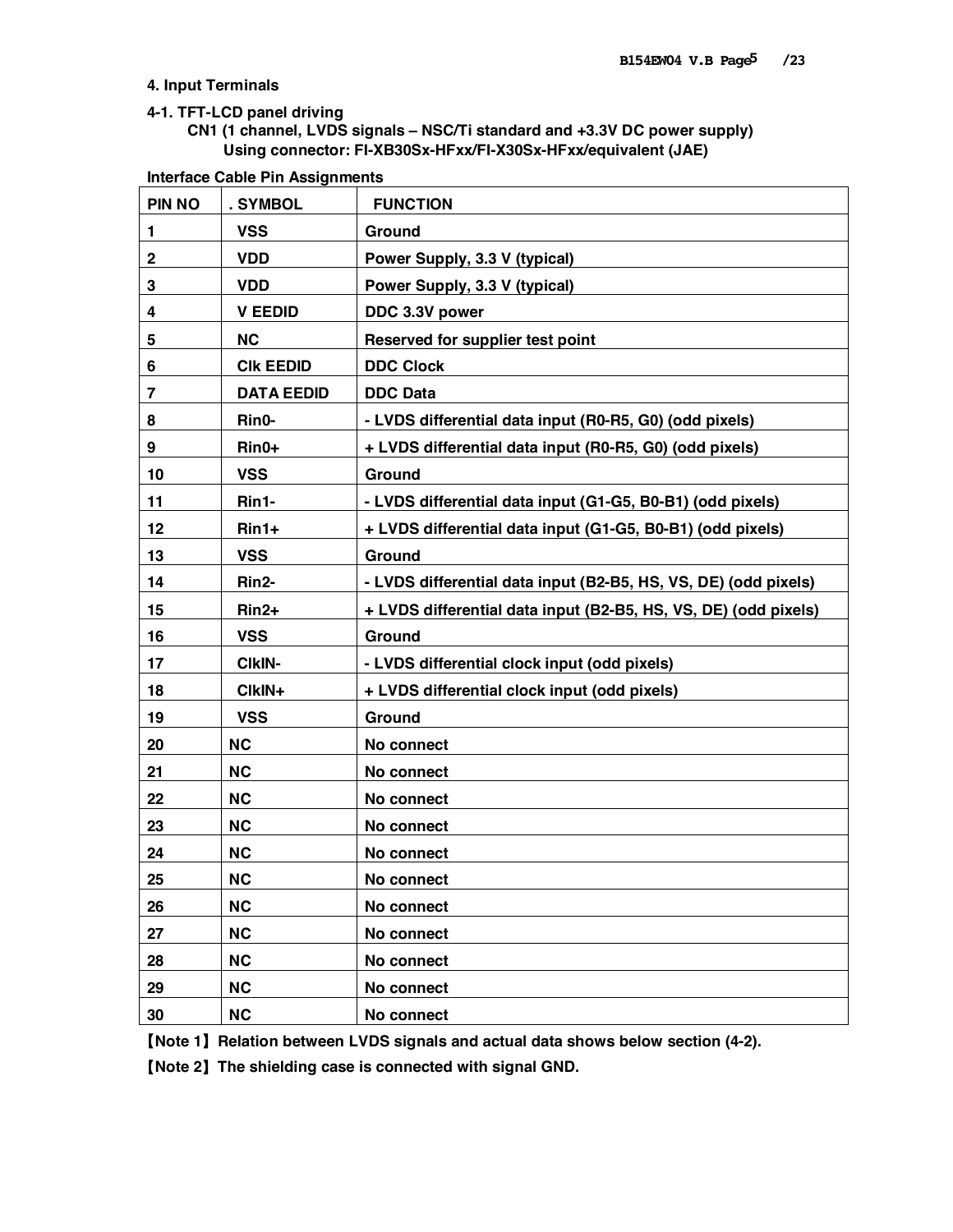#### **6 B154EW04 V.B Page /23**

# **4-2 Interface block diagram**



**Using receiver**:**DS90CF364(National semiconductor) Corresponding Transmitter**:**DS90C363,DS90C383(National semiconductor**)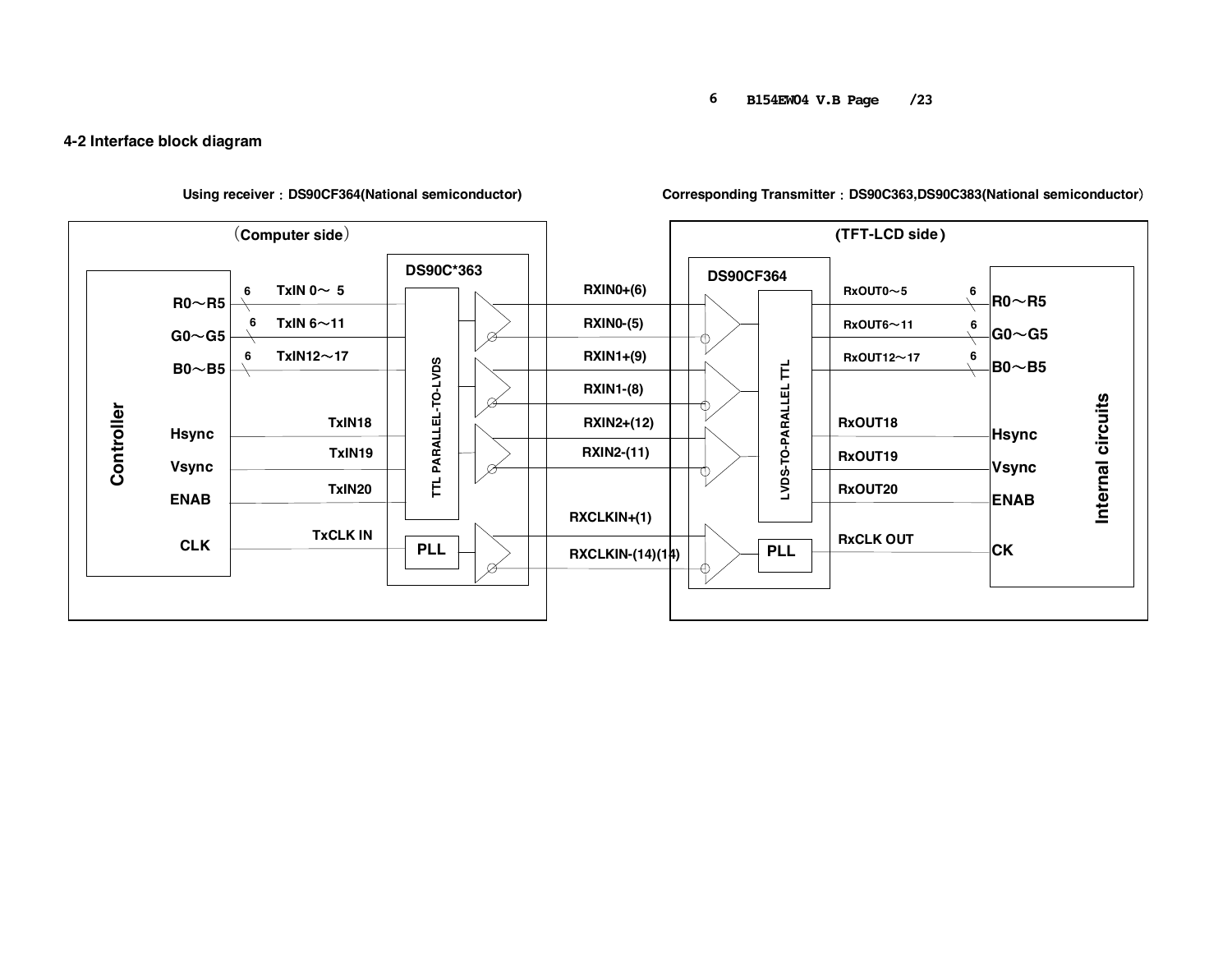# **4-3. Backlight driving**

 **CN2: BHSR-02VS-1(JST)** 

### **Mating connector: SM02B-BHSS-1-TB (JST) or 87210-0200**

|   | Pin No. Symbol        | <b>Function</b>       |
|---|-----------------------|-----------------------|
|   | ${\rm v}_{\rm{HIGH}}$ | Power supply for lamp |
|   |                       | (High voltage side)   |
| 2 | $V_{LOW}$             | Power supply for lamp |
|   |                       | (Low voltage side)    |

## **5. Absolute Maximum Ratings**

#### **5-1 LCD module**

| <b>Parameter</b>      | <b>Symbol Condition</b><br><b>Ratings</b> |            |                              |                | <b>Remark</b> |
|-----------------------|-------------------------------------------|------------|------------------------------|----------------|---------------|
| Input voltage         | ۷ı                                        |            | Ta=25°C $ -0.3 \sim$ VDD+0.3 | v              | 【Note1】       |
| +3.3V supply voltage  | <b>VDD</b>                                | Ta=25 $°C$ | $0 \sim +4$                  | v              |               |
| Storage temperature   | Tstg                                      |            | $-25 \sim +60$               | °C             | [Note2]       |
| Operating temperature | Topa                                      |            | $0 \sim +50$                 | $\mathfrak{C}$ |               |
| (Ambient)             |                                           |            |                              |                |               |

【**Note1**】**LVDS signals** 

【**Note2**】**Humidity**:**95%RH Max. at Ta**≦**40**℃**.** 

 **Maximum wet-bulb temperature at 39**℃ **or less at Ta>40**℃**.** 

 **No condensation.** 

# **6. Electrical Characteristics**

# **6-1.TFT-LCD panel driving Ta**=**25**℃

|                                   | <b>Parameter</b>                |                 | Symbol                         | Min.   | Typ.   | Max.     | Unit      | <b>Remark</b>       |  |  |  |
|-----------------------------------|---------------------------------|-----------------|--------------------------------|--------|--------|----------|-----------|---------------------|--|--|--|
| <b>VDD</b>                        | <b>Supply voltage</b>           |                 | <b>VDD</b>                     | $+3.0$ | $+3.3$ | $+3.6$   | v         | [Note2]             |  |  |  |
| <b>Current dissipation</b>        |                                 |                 | IDD                            |        | 420    | 700      | mA        | [Note3]             |  |  |  |
|                                   | Permissive input ripple voltage | V <sub>RP</sub> |                                |        | 100    | $mV$ p-p | Vcc=+3.3V |                     |  |  |  |
| <b>Differential input</b><br>High |                                 |                 | Υ <sub>тн</sub>                |        |        | $+100$   | mV        | $V_{CM} = +1.2V$    |  |  |  |
|                                   | <b>Threshold voltage</b>        | Low             | $\mathsf{v}_{\mathsf{\tau L}}$ | $-100$ |        |          | mV        | 【Note1】             |  |  |  |
|                                   | <b>Terminal resistor</b>        |                 | $R_T$                          |        | 100    |          | Ω         | <b>Differential</b> |  |  |  |
|                                   |                                 |                 |                                |        |        |          |           | input               |  |  |  |
| <b>Rush current</b>               |                                 |                 | <b>I</b> RUSH                  |        |        | 1.5      | A         | <b>Rise time</b>    |  |  |  |
|                                   |                                 |                 |                                |        |        |          |           | 470uS               |  |  |  |

**(Note1)**  $V_{CM}$  **: Common mode voltage of LVDS driver.** 

#### 【**Note2**】

**On-off conditions for supply voltage** 

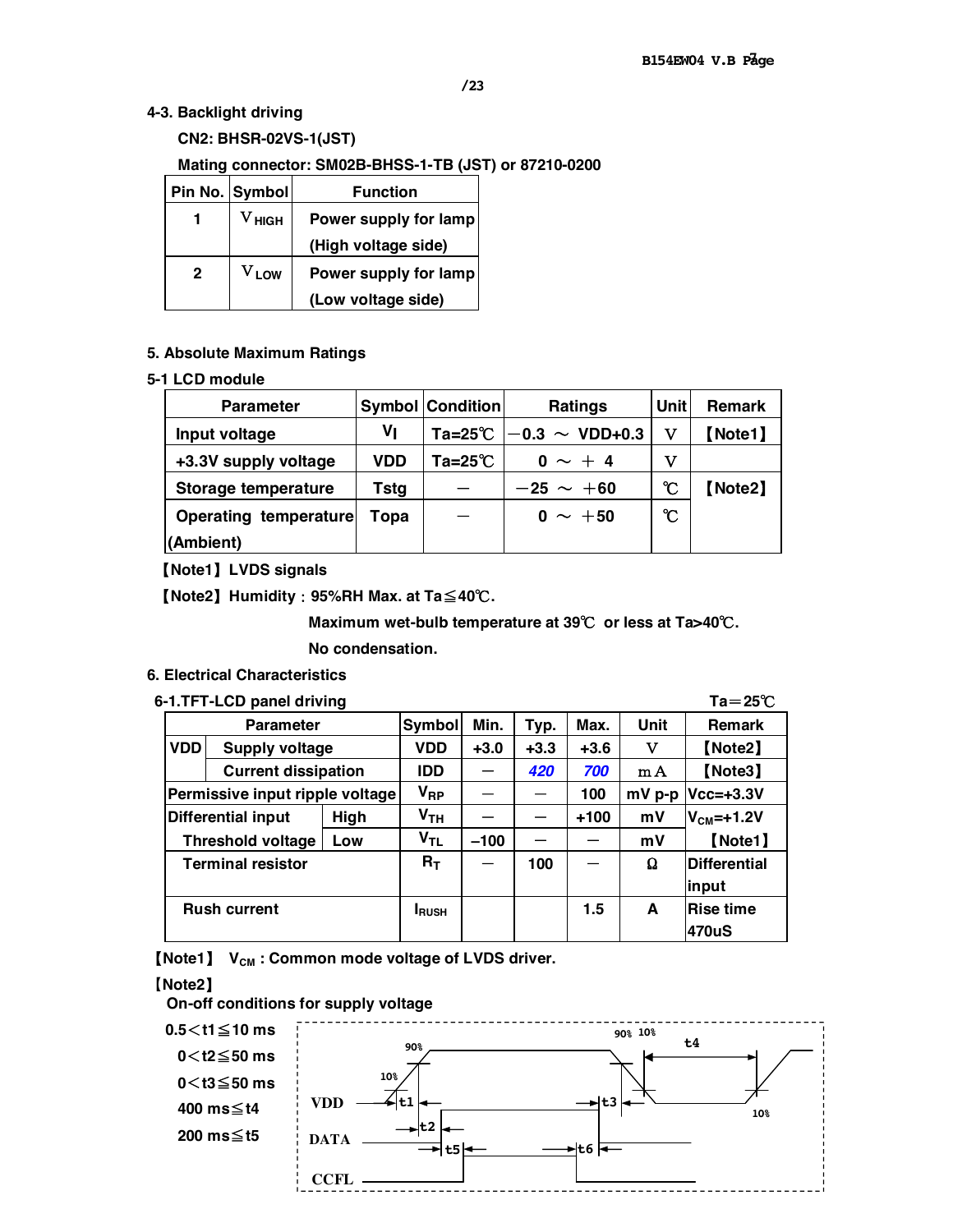

【**Note3**】**Test pattern of current dissipation**

| [Full white pattern] |                       |  |  |  |  |  |  |  | $VDD=+3.3V$ |  |                                      |  |  | [Full b |       |   |
|----------------------|-----------------------|--|--|--|--|--|--|--|-------------|--|--------------------------------------|--|--|---------|-------|---|
|                      | RGBRGBRGBRGBRGBRGBRGB |  |  |  |  |  |  |  |             |  |                                      |  |  |         | RGB   |   |
|                      | RGBRGBRGBRGBRGBRGB    |  |  |  |  |  |  |  |             |  |                                      |  |  |         | R G B |   |
| R.                   |                       |  |  |  |  |  |  |  |             |  | GBRGBRGBRGBRGBRGBRGB                 |  |  |         | RGB   |   |
|                      | RGBRGBRGBRGBRGBRGBRGB |  |  |  |  |  |  |  |             |  |                                      |  |  |         | RGB   |   |
| <b>R</b>             |                       |  |  |  |  |  |  |  |             |  | $G B R G B R G B R G B R G B R G B $ |  |  |         | E.    | в |



**[1 line on/off pattern] VDD=+3.3V [1 dot on/off pattern] VDD=+3.3V R G B R G B R G B R G B R G B R G B R G B R G B R G B R G B R G B R G B R G B R G B R G B R G B R G B R G B R G B R G B R G B R G B R G B R G B R G B R G B R G B R G B R G B R G B R G B R G B R G B R G B R G B R G B R G B R G B R G B R G B R G B R G B R G B R G B R G B R G B R G B R G B R G B R G B R G B R G B R G B R G B R G B R G B R G B R G B R G B R G B**

**[32x32 Mosaic pattern] VDD=+3.3V**

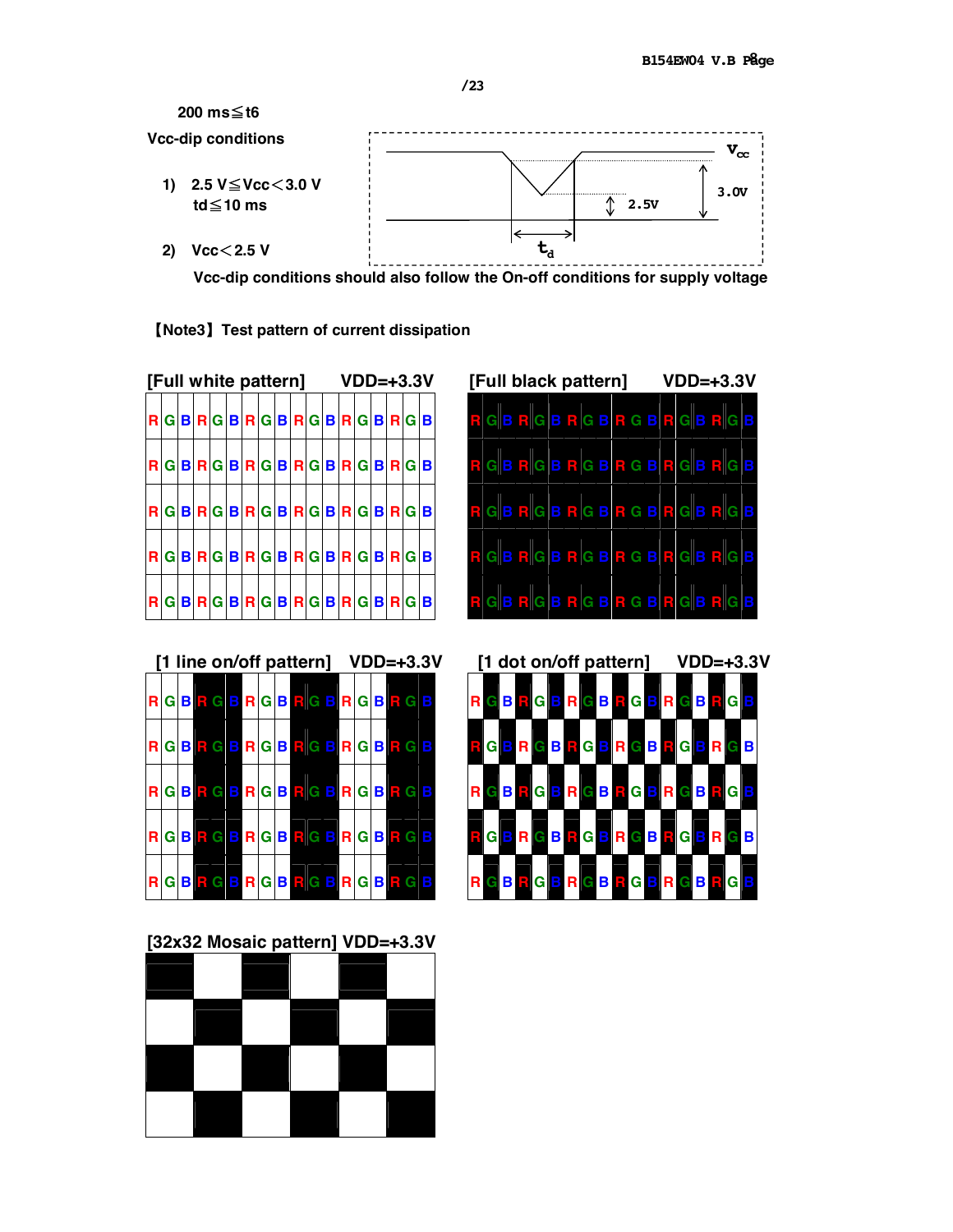

#### **6-2. Backlight driving**

 **The backlight system is an edge-lighting type with single CCFT (Cold Cathode Fluorescent Tube).** 

| <b>Parameter</b>   | <b>Symbol</b>  | Min.                | Typ. | Max. | <b>Unit</b> | <b>Remark</b>              |
|--------------------|----------------|---------------------|------|------|-------------|----------------------------|
| Lamp current range | ΙL             | 3.0                 | 6.0  | 6.5  | mArms       | [Note1]                    |
| Lamp voltage       | Vι             | 657                 | 730  | 803  | <b>Vrms</b> |                            |
| Lamp<br>power      | P <sub>L</sub> |                     | 4.38 | —    | W           | $I_{L=6.0mA}$ [Note2]      |
| consumption        |                |                     |      |      |             |                            |
| Lamp frequency     | $F_L$          | 54                  | 60   | 66   | kHz         | Note3                      |
| Kick-off voltage   | Vs             |                     |      | 1460 | <b>Vrms</b> | Ta=25 $\degree$ C          |
|                    |                |                     |      | 1650 | <b>Vrms</b> | $Ta=0^{\circ}C$<br>[Note4] |
| Lamp life time     | Lμ             | <i><b>15000</b></i> |      |      | hour        | Note5                      |

**The characteristics of the lamp are shown in the following table.** 





【**Note2**】**Calculated Value for reference ( IL** × **V L)**

- 【**Note3**】**Lamp frequency may produce interference with horizontal synchronous frequency, and this may cause beat on the display. Therefore lamp frequency shall be detached as much as possible from the horizontal synchronous frequency and from the harmonics of horizontal synchronous to avoid interference.**
- 【**Note4**】 **The voltage above this value should be applied to the lamp for more than 1 second to start-up. Otherwise the lamp may not be turned on.**
- 【**Note5**】 **Lamp life time is defined as the time when either** ① **or** ② **occurs in the continuous operation under the condition of Ta = 25**℃ **and IL = 6.0 mArms.** 
	- ① **Brightness becomes 50 % of the original value under standard condition.**
	- ② **Kick-off voltage at Ta = 0**℃ **exceeds maximum value.**
- **(Note) The performance of the backlight, for example life time or brightness, is much influenced by the characteristics of the DC-AC inverter for the lamp. When you design or order the inverter, please make sure that a poor lighting caused by the mismatch of the backlight and the inverter (miss-lighting, flicker, etc.) never occur. When you confirm it, the module should be operated in the same condition as it is installed in your instrument.**

**/23**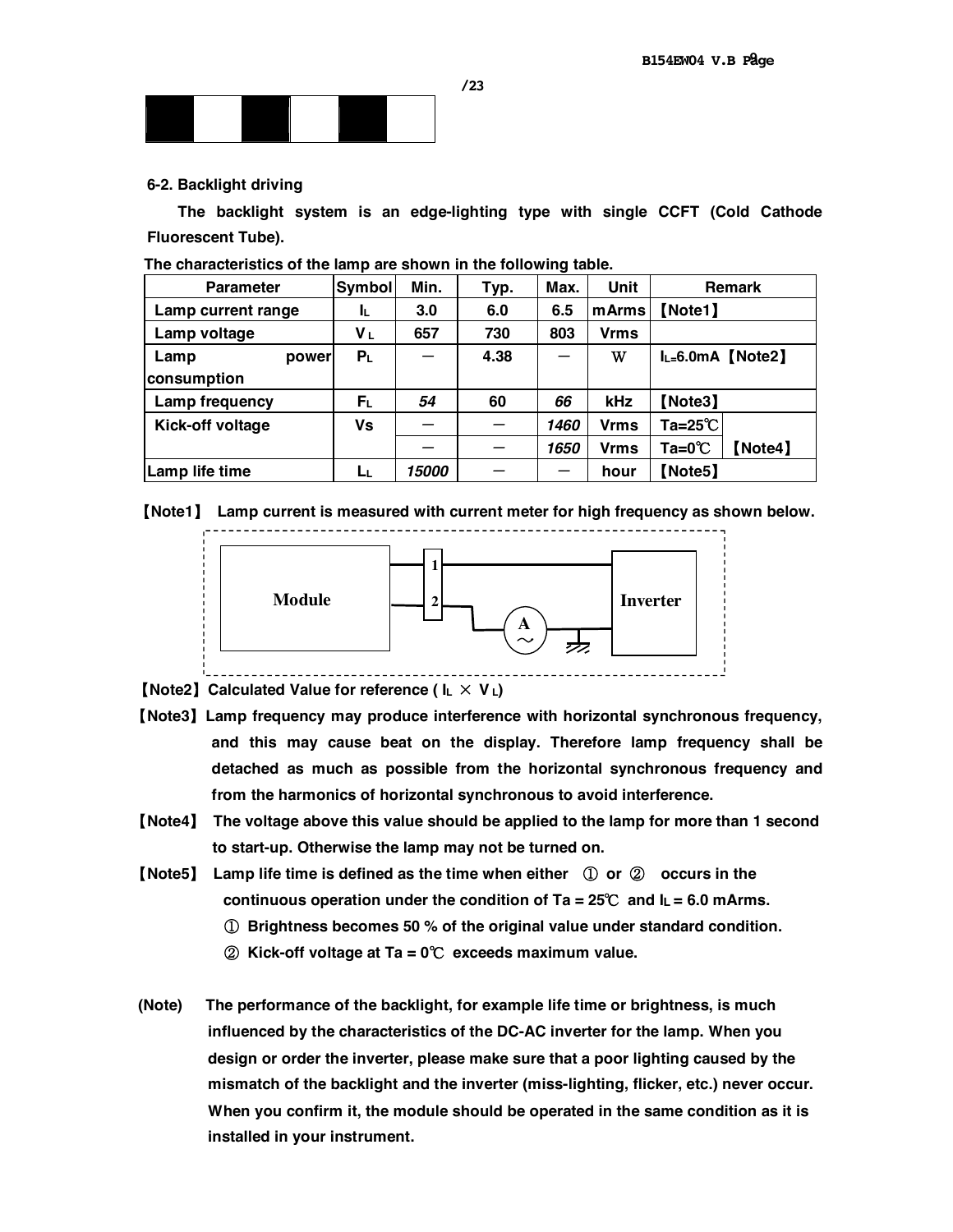# **7. Timing characteristics of LCD module input signals**

# **7-1. Timing characteristics**



# ( **Vertical** )

| Item (symbol)                         | Min. | Typ.   | Max. | Unit | <b>Remark</b>   |
|---------------------------------------|------|--------|------|------|-----------------|
| Vsync cycle $(T_{VA})$                |      | 16.667 |      | ms   | <b>Negative</b> |
|                                       | 808  | 816    | 850  | line |                 |
| Blanking period( $T_{VB}$ )           | 8    | 16     |      | line |                 |
| Sync pulse width $(T_{\text{VC}})$    | 2    | 4      |      | line |                 |
| Back porch $(T_{VD})$                 | 5    | 8      |      | line |                 |
| Sync pulse width + Back               | 7    | 12     |      | line |                 |
| porch $(T_{\text{VC}}+T_{\text{VD}})$ |      |        |      |      |                 |
| Active display area $(T_{VE})$        | 800  | 800    | 800  | line |                 |
| Front porch $(T_{VF})$                |      | 4      |      | line |                 |

## **( Horizontal )**

| Item (symbol)                  | Min. | Typ.  | Max. | Unit         | <b>Remark</b>   |
|--------------------------------|------|-------|------|--------------|-----------------|
| Hsync cycle $(T_{HA})$         |      | 20.44 |      | $\mu$ S      | <b>Negative</b> |
|                                | 1380 | 1408  | 1428 | clock        |                 |
| Blanking period $(T_{HB})$     | 100  | 128   |      | <b>clock</b> |                 |
| Sync pulse width $(T_{HC})$    | 16   | 32    |      | clock        |                 |
| Back porch $(T_{HD})$          | 68   | 75    |      | clock        |                 |
| Sync pulse width + Back        | 84   | 107   |      | clock        |                 |
| porch $(T_{HC} + T_{HD})$      |      |       |      |              |                 |
| Active display area $(T_{HE})$ | 1280 | 1280  | 1280 | clock        |                 |
| Front porch $(T_{HF})$         | 16   | 21    |      | clock        |                 |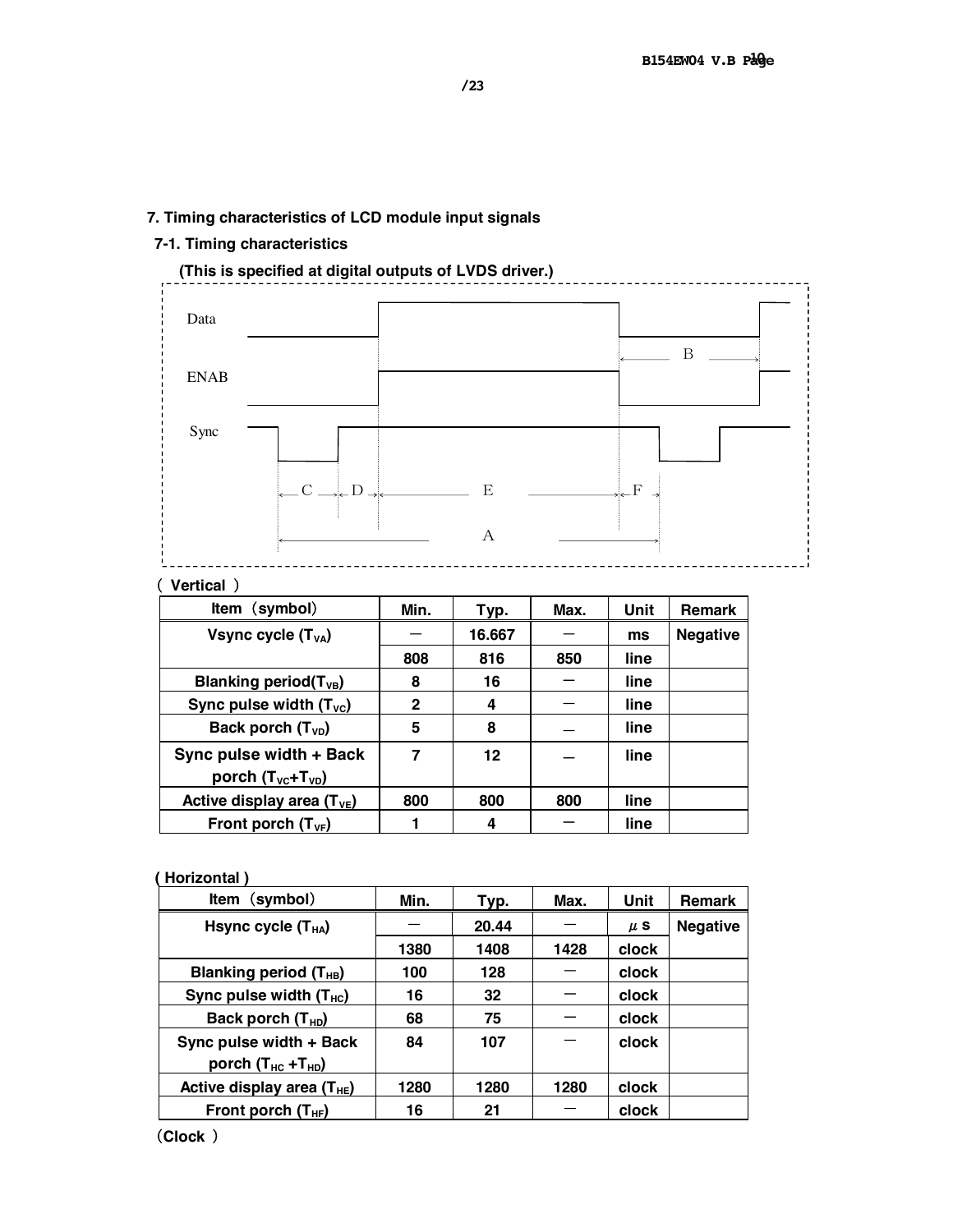|                  |      | /23              |      |            |        |
|------------------|------|------------------|------|------------|--------|
| <b>Item</b>      | Min. | $\mathsf{v}$ vp. | Max. | Unit       | Remark |
| <b>Frequency</b> | 67.0 | 68.9             | 72.0 | <b>MHz</b> | Vote1) |

**Note) In case of lower frequency, the deterioration of display quality, flicker etc., may be occurred.**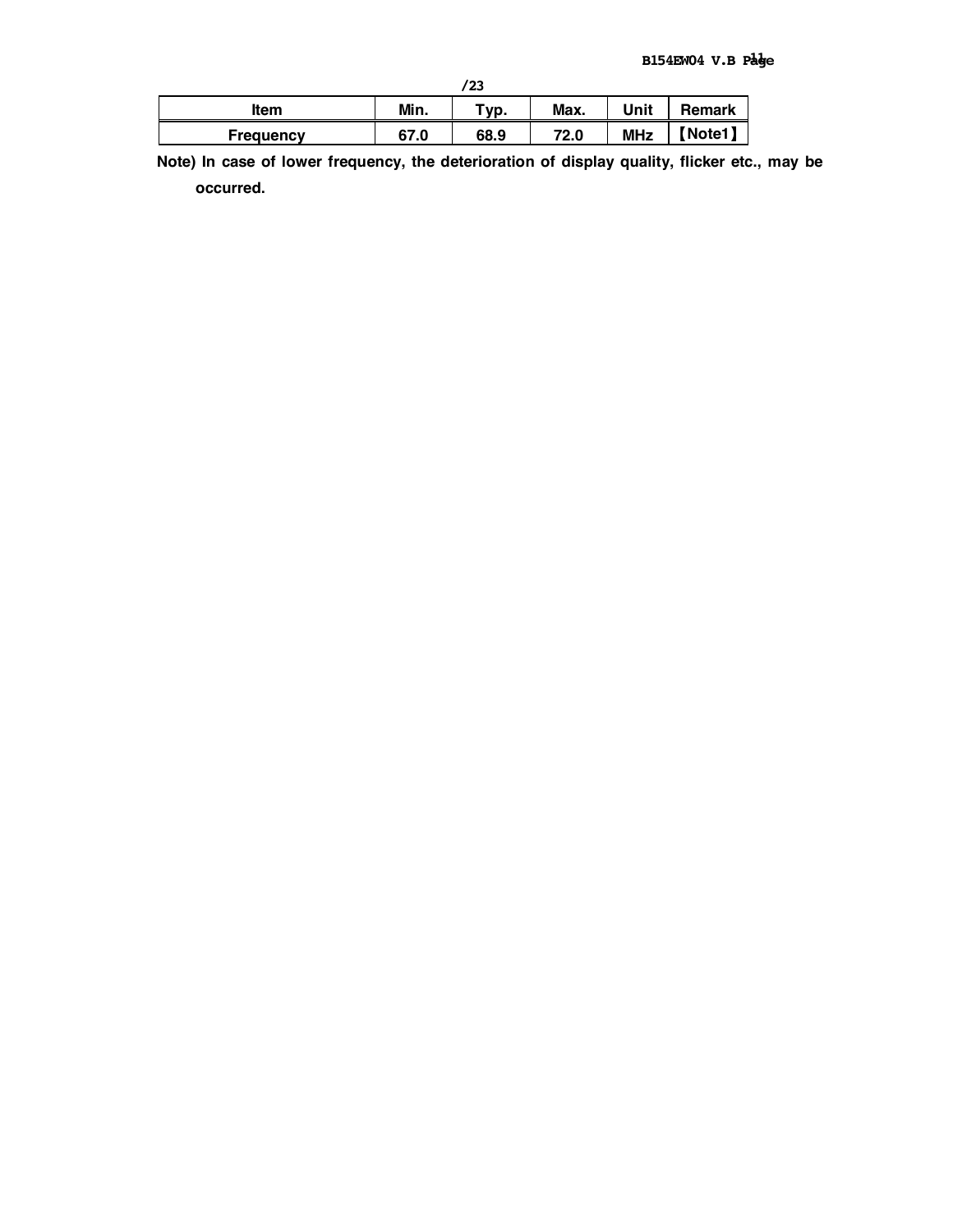| D1, DH1   | D2, DH1                          | D3, DH1     |        | D1280, DH1   |
|-----------|----------------------------------|-------------|--------|--------------|
| DI, DH2   | D <sub>2</sub> , DH <sub>2</sub> |             |        |              |
|           |                                  |             |        |              |
|           |                                  | $\mathbf R$ | G<br>B |              |
|           |                                  |             |        |              |
|           |                                  |             |        |              |
|           |                                  |             |        |              |
| D1, DH800 |                                  |             |        | D1280, DH800 |

# **7-2. Input Data Signals and Display Position on the screen**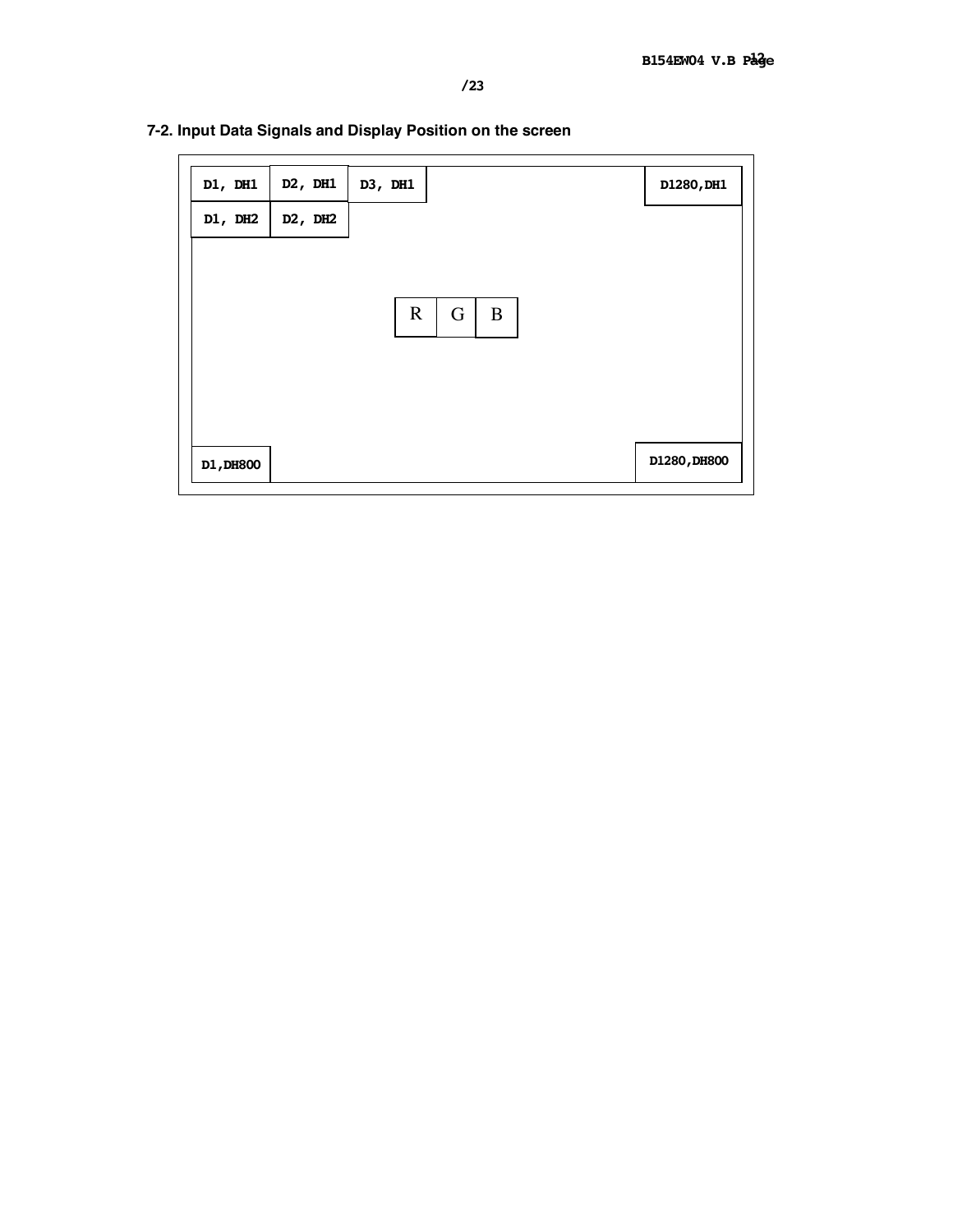**8. Input Signals, Basic Display Colors and Gray Scale of Each Color** 

|                     | Colors &        |                          | Data signal    |             |                |                |                |                |                |                |             |                |             |                |             |             |             |              |           |             |
|---------------------|-----------------|--------------------------|----------------|-------------|----------------|----------------|----------------|----------------|----------------|----------------|-------------|----------------|-------------|----------------|-------------|-------------|-------------|--------------|-----------|-------------|
|                     | Gray scale      | Gray                     | R <sub>0</sub> | R1          | R <sub>2</sub> | R <sub>3</sub> | R <sub>4</sub> | R <sub>5</sub> | G <sub>0</sub> | G <sub>1</sub> | G2          | G <sub>3</sub> | G4          | G <sub>5</sub> | <b>B0</b>   | <b>B1</b>   | <b>B2</b>   | <b>B3</b>    | <b>B4</b> | <b>B5</b>   |
|                     |                 | <b>Scale</b>             |                |             |                |                |                |                |                |                |             |                |             |                |             |             |             |              |           |             |
|                     | <b>Black</b>    | —                        | $\mathbf 0$    | $\mathbf 0$ | $\mathbf 0$    | $\bf{0}$       | $\pmb{0}$      | $\mathbf 0$    | $\pmb{0}$      | $\bf{0}$       | $\bf{0}$    | $\pmb{0}$      | $\bf{0}$    | $\mathbf 0$    | $\pmb{0}$   | $\bf{0}$    | 0           | $\bf{0}$     | $\bf{0}$  | $\bf{0}$    |
|                     | <b>Blue</b>     | $\overline{\phantom{0}}$ | $\bf{0}$       | $\mathbf 0$ | $\bf{0}$       | $\bf{0}$       | $\bf{0}$       | $\mathbf 0$    | $\mathbf 0$    | $\pmb{0}$      | $\pmb{0}$   | $\mathbf 0$    | $\bf{0}$    | $\bf{0}$       | 1           | 1           | 1           | 1            | 1         | 1           |
|                     | Green           | —                        | $\bf{0}$       | $\mathbf 0$ | $\bf{0}$       | $\bf{0}$       | $\pmb{0}$      | $\bf{0}$       | 1              | 1              | 1           | 1              | 1           | 1              | $\mathbf 0$ | 0           | 0           | $\bf{0}$     | $\bf{0}$  | $\bf{0}$    |
| <b>Basic Color</b>  | Cyan            |                          | $\mathbf 0$    | $\mathbf 0$ | $\bf{0}$       | $\bf{0}$       | $\pmb{0}$      | $\mathbf 0$    | 1              | 1              | 1           | 1              | 1           | 1              | 1           | 1           | 1           | 1            | 1         | 1           |
|                     | Red             | —                        | 1              | 1           | 1              | 1              | 1              | 1              | $\mathbf 0$    | $\bf{0}$       | $\pmb{0}$   | $\pmb{0}$      | $\bf{0}$    | $\pmb{0}$      | $\mathbf 0$ | $\pmb{0}$   | $\pmb{0}$   | $\bf{0}$     | $\bf{0}$  | $\pmb{0}$   |
|                     | Magenta         | —                        | 1              | 1           | 1              | 1              | 1              | 1              | $\pmb{0}$      | $\pmb{0}$      | $\pmb{0}$   | $\pmb{0}$      | 0           | 0              | 1           | 1           | 1           | 1            | 1         | 1           |
|                     | Yellow          | —                        | 1              | 1           | 1              | 1              | 1              | 1              | 1              | 1              | 1           | 1              | 1           | 1              | $\pmb{0}$   | $\pmb{0}$   | 0           | $\bf{0}$     | 0         | $\bf{0}$    |
|                     | White           |                          | 1              | 1           | 1              | 1              | 1              | 1              | 1              | 1              | 1           | 1              | 1           | 1              | 1           | 1           | 1           | 1            | 1         | 1           |
|                     | <b>Black</b>    | GS <sub>0</sub>          | $\mathbf 0$    | $\pmb{0}$   | $\pmb{0}$      | $\bf{0}$       | $\pmb{0}$      | $\mathbf 0$    | 0              | $\pmb{0}$      | 0           | $\pmb{0}$      | 0           | $\pmb{0}$      | 0           | $\pmb{0}$   | $\pmb{0}$   | $\bf{0}$     | 0         | 0           |
|                     | æ               | GS1                      | 1              | $\bf{0}$    | $\bf{0}$       | $\bf{0}$       | $\pmb{0}$      | $\mathbf 0$    | 0              | $\pmb{0}$      | 0           | $\pmb{0}$      | 0           | $\mathbf 0$    | $\pmb{0}$   | 0           | 0           | $\bf{0}$     | 0         | $\pmb{0}$   |
|                     | <b>Darker</b>   | GS <sub>2</sub>          | $\bf{0}$       | 1           | $\bf{0}$       | $\bf{0}$       | $\pmb{0}$      | $\bf{0}$       | 0              | $\bf{0}$       | 0           | $\bf{0}$       | $\bf{0}$    | $\bf{0}$       | 0           | 0           | 0           | $\bf{0}$     | 0         | 0           |
| Gray Scale of Red   | æ               |                          |                |             |                |                |                |                |                |                |             |                |             |                |             |             |             |              |           |             |
|                     |                 |                          |                |             |                |                |                |                |                |                |             |                |             |                |             |             |             |              |           |             |
|                     | <b>Brighter</b> | <b>GS61</b>              | 1              | 0           | 1              | 1              | 1              | 1              | $\pmb{0}$      | $\bf{0}$       | $\bf{0}$    | 0              | 0           | $\pmb{0}$      | $\mathbf 0$ | $\bf{0}$    | 0           | $\bf{0}$     | 0         | $\mathbf 0$ |
|                     |                 | <b>GS62</b>              | $\mathbf 0$    | 1           | 1              | 1              | 1              | 1              | $\pmb{0}$      | $\bf{0}$       | $\pmb{0}$   | $\pmb{0}$      | $\bf{0}$    | $\mathbf 0$    | $\pmb{0}$   | $\pmb{0}$   | 0           | $\bf{0}$     | $\bf{0}$  | 0           |
|                     | <b>Red</b>      | <b>GS63</b>              | 1              | 1           | 1              | 1              | 1              | 1              | $\mathbf 0$    | $\pmb{0}$      | $\mathbf 0$ | $\pmb{0}$      | $\mathbf 0$ | $\mathbf 0$    | $\mathbf 0$ | $\mathbf 0$ | 0           | $\bf{0}$     | $\bf{0}$  | $\mathbf 0$ |
|                     | <b>Black</b>    | GS <sub>0</sub>          | $\mathbf 0$    | $\bf{0}$    | $\pmb{0}$      | $\bf{0}$       | $\pmb{0}$      | $\mathbf 0$    | $\pmb{0}$      | $\pmb{0}$      | $\pmb{0}$   | $\pmb{0}$      | $\bf{0}$    | $\mathbf 0$    | $\pmb{0}$   | $\pmb{0}$   | $\pmb{0}$   | $\bf{0}$     | $\bf{0}$  | 0           |
|                     | æ               | GS1                      | $\mathbf 0$    | $\bf{0}$    | $\bf{0}$       | $\bf{0}$       | $\mathbf 0$    | $\mathbf 0$    | 1              | $\mathbf 0$    | $\mathbf 0$ | $\mathbf 0$    | $\mathbf 0$ | $\mathbf 0$    | $\mathbf 0$ | $\mathbf 0$ | $\mathbf 0$ | $\bf{0}$     | $\bf{0}$  | $\mathbf 0$ |
|                     | <b>Darker</b>   | GS <sub>2</sub>          | $\mathbf 0$    | $\mathbf 0$ | $\bf{0}$       | $\bf{0}$       | $\mathbf 0$    | $\mathbf 0$    | $\bf{0}$       | 1              | $\bf{0}$    | $\bf{0}$       | $\mathbf 0$ | $\mathbf 0$    | 0           | $\mathbf 0$ | 0           | $\bf{0}$     | $\bf{0}$  | $\pmb{0}$   |
|                     | æ               |                          |                |             |                |                |                |                |                |                |             |                |             |                |             |             |             |              |           |             |
| Gray Scale of Green |                 |                          |                |             |                |                |                |                |                |                |             |                |             |                |             |             |             |              |           |             |
|                     | <b>Brighter</b> | <b>GS61</b>              | $\bf{0}$       | 0           | $\bf{0}$       | $\bf{0}$       | $\mathbf 0$    | $\mathbf 0$    | 1              | $\pmb{0}$      | 1           | 1              | 1           | 1              | $\pmb{0}$   | 0           | 0           | $\bf{0}$     | 0         | $\bf{0}$    |
|                     |                 | <b>GS62</b>              | $\bf{0}$       | $\pmb{0}$   | $\pmb{0}$      | $\bf{0}$       | $\pmb{0}$      | $\pmb{0}$      | $\pmb{0}$      | 1              | 1           | 1              | 1           | 1              | $\pmb{0}$   | $\pmb{0}$   | 0           | $\bf{0}$     | $\bf{0}$  | $\pmb{0}$   |
|                     | Green           | <b>GS63</b>              | $\pmb{0}$      | $\pmb{0}$   | $\bf{0}$       | $\pmb{0}$      | $\pmb{0}$      | $\pmb{0}$      | 1              | 1              | 1           | 1              | 1           | 1              | $\pmb{0}$   | $\pmb{0}$   | $\pmb{0}$   | $\pmb{0}$    | $\pmb{0}$ | $\pmb{0}$   |
|                     | <b>Black</b>    | GS <sub>0</sub>          | $\mathbf 0$    | $\pmb{0}$   | $\pmb{0}$      | $\pmb{0}$      | $\pmb{0}$      | $\bf{0}$       | $\pmb{0}$      | $\pmb{0}$      | $\pmb{0}$   | $\pmb{0}$      | $\pmb{0}$   | $\pmb{0}$      | $\pmb{0}$   | $\pmb{0}$   | $\pmb{0}$   | $\pmb{0}$    | $\pmb{0}$ | $\pmb{0}$   |
|                     | æ               | GS1                      | $\pmb{0}$      | $\pmb{0}$   | $\pmb{0}$      | $\pmb{0}$      | $\pmb{0}$      | 0              | $\pmb{0}$      | $\pmb{0}$      | $\pmb{0}$   | $\pmb{0}$      | $\pmb{0}$   | $\pmb{0}$      | 1           | $\pmb{0}$   | $\pmb{0}$   | $\pmb{0}$    | $\pmb{0}$ | $\pmb{0}$   |
| Gray Scale of Blue  | <b>Darker</b>   | GS <sub>2</sub>          | $\mathbf 0$    | $\pmb{0}$   | $\pmb{0}$      | $\pmb{0}$      | 0              | 0              | $\pmb{0}$      | $\pmb{0}$      | $\pmb{0}$   | $\pmb{0}$      | 0           | 0              | $\pmb{0}$   | 1           | 0           | $\pmb{0}$    | $\pmb{0}$ | 0           |
|                     | æ               |                          |                |             |                |                |                |                |                |                |             |                |             |                |             |             |             |              |           |             |
|                     |                 |                          |                |             |                |                |                |                |                |                |             |                |             |                |             |             |             |              |           |             |
|                     | <b>Brighter</b> | <b>GS61</b>              | $\pmb{0}$      | $\pmb{0}$   | $\pmb{0}$      | $\bf{0}$       | $\pmb{0}$      | $\pmb{0}$      | $\pmb{0}$      | $\pmb{0}$      | $\pmb{0}$   | $\pmb{0}$      | 0           | 0              | 1           | $\pmb{0}$   | 1           | 1            | 1         | 1           |
|                     |                 | <b>GS62</b>              | $\pmb{0}$      | $\pmb{0}$   | $\pmb{0}$      | $\bf{0}$       | $\pmb{0}$      | 0              | $\pmb{0}$      | $\pmb{0}$      | $\pmb{0}$   | $\pmb{0}$      | $\pmb{0}$   | 0              | $\pmb{0}$   | 1           | 1           | $\mathbf{1}$ | 1         | 1           |
|                     | <b>Blue</b>     | <b>GS63</b>              | $\pmb{0}$      | $\pmb{0}$   | $\pmb{0}$      | $\pmb{0}$      | $\pmb{0}$      | $\pmb{0}$      | $\pmb{0}$      | $\pmb{0}$      | $\pmb{0}$   | $\pmb{0}$      | $\pmb{0}$   | $\pmb{0}$      | 1           | 1           | 1           | 1            | 1         | 1           |

**0 : Low level voltage, 1 : High level voltage** 

**Each basic color can be displayed in 64 gray scales from 6 bit data signals. According to the combination of total 18 bit data signals, the 262,144-color display can be achieved on the screen.**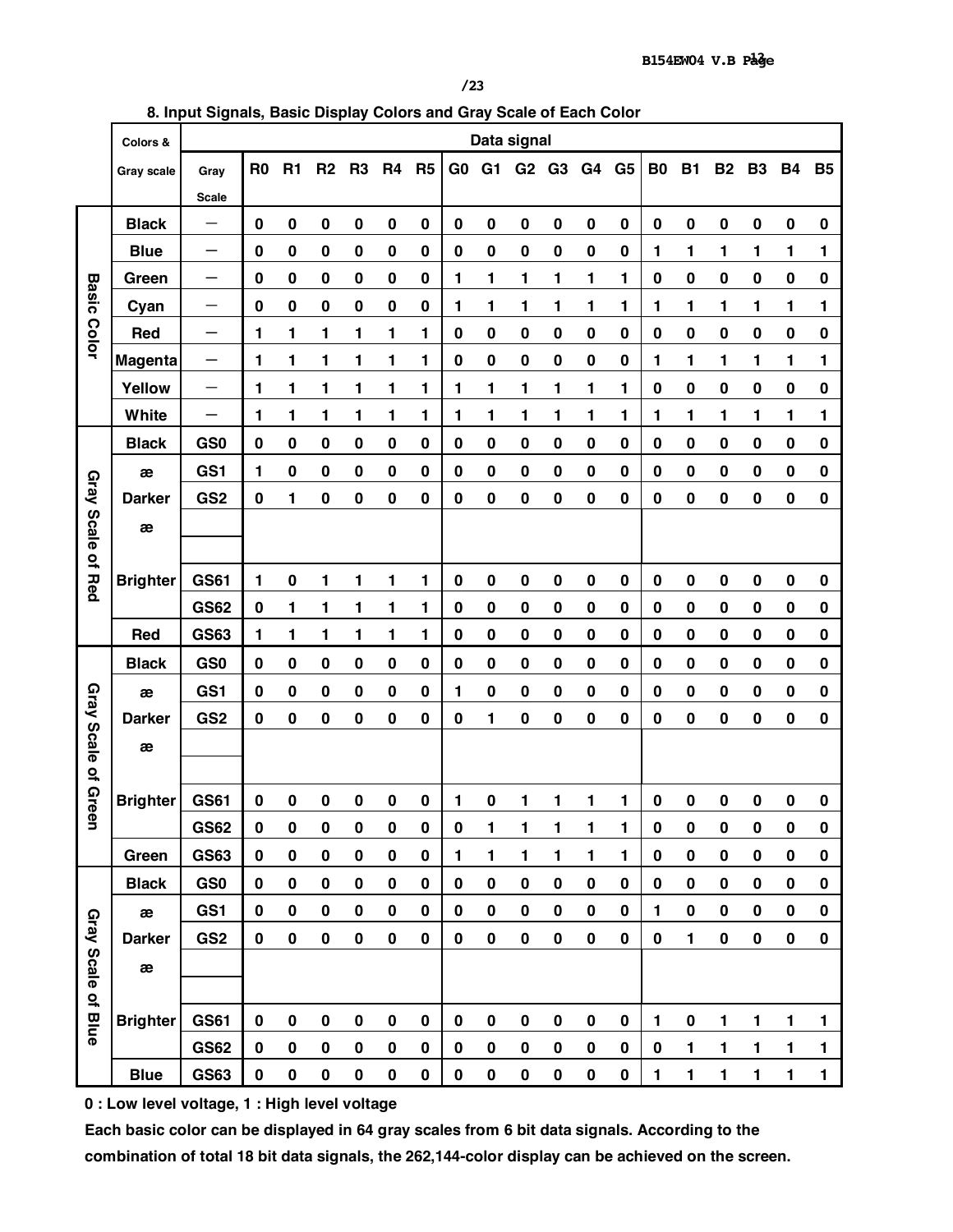# **9. EDID data structure**

This is the EDID (Extended Display Identification Data) data format to support displays as defined in the **VESA Plug & Display.** 

| <b>Byte</b>                      | <b>Byte</b>    | <b>Field Name and Comments</b>                   | Value          | Value    |
|----------------------------------|----------------|--------------------------------------------------|----------------|----------|
| (decimal)                        | (hex)          |                                                  | (hex)          | (binary) |
| <b>Header</b>                    |                |                                                  |                |          |
| $\bf{0}$                         | $\bf{0}$       | <b>Header</b>                                    | 00             | 00000000 |
| 1                                | 1              | <b>Header</b>                                    | FF             | 11111111 |
| $\mathbf{2}$                     | $\overline{2}$ | <b>Header</b>                                    | FF             | 11111111 |
| 3                                | 3              | <b>Header</b>                                    | FF             | 11111111 |
| 4                                | 4              | <b>Header</b>                                    | FF             | 11111111 |
| 5                                | 5              | <b>Header</b>                                    | FF             | 11111111 |
| $6\phantom{1}6$                  | 6              | <b>Header</b>                                    | FF             | 11111111 |
| $\overline{7}$                   | $\overline{7}$ | <b>Header</b>                                    | 00             | 00000000 |
| Vender/Product ID / EDID Version |                |                                                  |                |          |
| $\pmb{8}$                        | 8              | <b>EISA manufacturer code=QDS</b>                | 44             | 01000100 |
| $\boldsymbol{9}$                 | 9              | <b>EISA manufacturer code(Compressed ASCII)</b>  | 93             | 10010011 |
| 10                               | 0A             | Product code (65) LSB                            | 41             | 01000001 |
| 11                               | 0B             | <b>Product code</b><br><b>MSB</b>                | 00             | 00000000 |
| 12                               | 0 <sup>C</sup> | ID (32bit) Serial No (zero if not used)          | 00             | 00000000 |
| 13                               | 0 <sub>D</sub> | ID (32bit) Serial No (zero if not used)          | 00             | 00000000 |
| 14                               | 0E             | ID (32bit) Serial No (zero if not used)          | 00             | 00000000 |
| 15                               | 0F             | ID (32bit) Serial No (zero if not used)          | 00             | 00000000 |
| 16                               | 10             | <b>Week of manufacture</b>                       | 00             | 00000000 |
| 17                               | 11             | Year of manufacture - 1990 (ex. 2005-1990=15)    | 0F             | 00001111 |
| 18                               | 12             | <b>EDID structure version <math># = 1</math></b> | 01             | 00000001 |
| 19                               | 13             | <b>EDID revision <math># = 3</math></b>          | 03             | 00000011 |
| <b>Display Parameter</b>         |                |                                                  |                |          |
| 20                               | 14             | Video I/P definition = Digital I/P               | 80             | 10000000 |
| 21                               | 15             | Max H image size (cm) = 33cm                     | 21             | 00100001 |
| 22                               | 16             | Max V image size (cm) = 21 cm                    | 15             | 00010101 |
| 23                               | 17             | Display gamma ( $2.2 \times 100$ ) -100          | 78             | 01111000 |
| 24                               | 18             | Features (no DPMS, Active off, RGB, timing BLK1) | 0A             | 00001010 |
| <b>Panel Color Coordinates</b>   |                |                                                  |                |          |
| 25                               | 19             | Red/Green Low bits (RxRy/GxGy)                   | 4D             | 01001101 |
| 26                               | <b>1A</b>      | Blue/White Low bits (BxBy/WxWy)                  | C <sub>0</sub> | 11000000 |
| 27                               | 1B             | <b>Red X</b><br>Rx=0.576                         | 93             | 10010011 |
| 28                               | 1C             | <b>Red Y</b><br>$Ry = 0.36$                      | 5C             | 01011100 |
| 29                               | 1D             | $Gx=0.32$<br><b>Green X</b>                      | 51             | 01010001 |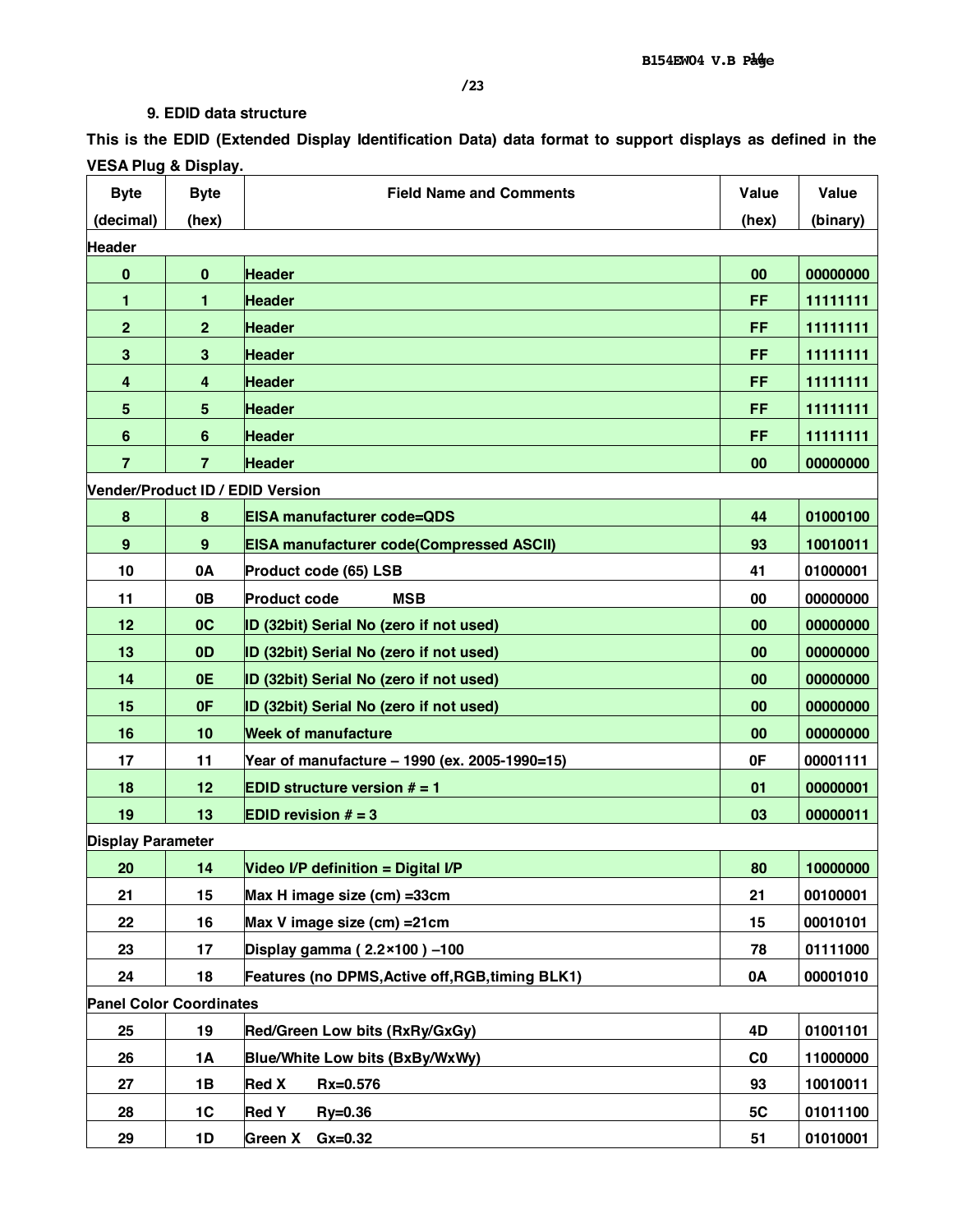| 30                         | 1E | Green Y<br>$Gy = 0.533$                                      | 88 | 10001000 |
|----------------------------|----|--------------------------------------------------------------|----|----------|
| 31                         | 1F | <b>Blue X</b><br>$Bx=0.156$                                  | 27 | 00100111 |
| 32                         | 20 | <b>Blue Y</b><br>By=0.129                                    | 21 | 00100001 |
| 33                         | 21 | <b>White X</b><br>$Wx = 0.313$                               | 50 | 01010000 |
| 34                         | 22 | <b>White Y</b><br>$Wy = 0.329$                               | 54 | 01010100 |
| <b>Established Timings</b> |    |                                                              |    |          |
| 35                         | 23 | Established timings 1 (00h if not used)                      | 00 | 00000000 |
| 36                         | 24 | Established timings 2 (00h if not used)                      | 00 | 00000000 |
| <b>Standard Timing ID</b>  |    |                                                              |    |          |
| 37                         | 25 | Manufacturer's timings( 00h if not used)                     | 00 | 00000000 |
| 38                         | 26 | Standard timing ID1 (01h if not used)                        | 01 | 00000001 |
| 39                         | 27 | Standard timing ID1 (01h if not used)                        | 01 | 00000001 |
| 40                         | 28 | Standard timing ID2 (01h if not used)                        | 01 | 00000001 |
| 41                         | 29 | Standard timing ID2 (01h if not used)                        | 01 | 00000001 |
| 42                         | 2A | Standard timing ID3 (01h if not used)                        | 01 | 00000001 |
| 43                         | 2B | Standard timing ID3 (01h if not used)                        | 01 | 00000001 |
| 44                         | 2C | Standard timing ID4 (01h if not used)                        | 01 | 00000001 |
| 45                         | 2D | Standard timing ID4 (01h if not used)                        | 01 | 00000001 |
| 46                         | 2E | Standard timing ID5 (01h if not used)                        | 01 | 00000001 |
| 47                         | 2F | Standard timing ID5 (01h if not used)                        | 01 | 00000001 |
| 48                         | 30 | Standard timing ID6 (01h if not used)                        | 01 | 00000001 |
| 49                         | 31 | Standard timing ID6 (01h if not used)                        | 01 | 00000001 |
| 50                         | 32 | Standard timing ID7 (01h if not used)                        | 01 | 00000001 |
| 51                         | 33 | Standard timing ID7 (01h if not used)                        | 01 | 00000001 |
| 52                         | 34 | Standard timing ID8 (01h if not used)                        | 01 | 00000001 |
| 53                         | 35 | Standard timing ID8 (01h if not used)                        | 01 | 00000001 |
| Timing Descriptor #1       |    |                                                              |    |          |
| 54                         | 36 | Pixel Clock(68.9M)/10,000 (LSB)                              | EA | 11101010 |
| 55                         | 37 | Pixel Clock(68.9M)/10,000 (MSB)                              | 1A | 00011010 |
| 56                         | 38 | Horizontal Active=1280 pixels<br>(lower 8 bits)              | 00 | 00000000 |
| 57                         | 39 | (lower 8bits)<br>Horizontal Blanking=128 pixels              | 80 | 10000000 |
| 58                         | 3A | (upper 4:4 bits)<br>Horizontal Active: Horizontal Blanking   | 50 | 01010000 |
| 59                         | 3B | (lower 8bits)<br>Vertical Active =800 lines                  | 20 | 00100000 |
| 60                         | 3C | Vertical Blanking=16 lines<br>(lower 8bits)                  | 10 | 00010000 |
| 61                         | 3D | <b>Vertical Active: Vertical Banking</b><br>(upper 4:4 bits) | 30 | 00110000 |
| 62                         | 3E | Horizontal Sync.Offset = 21 pixels<br>(lower 8bits)          | 15 | 00010101 |
| 63                         | 3F | Horizontal Sync. Width=32 pixels<br>(lower 8bits)            | 20 | 00100000 |
| 64                         | 40 | (lower 4bits)<br>Vertical Sync. Offset: lines Sync. Width    | 44 | 01000100 |
| 65                         | 41 | Horizontal/Vertical Sync Offset/Width<br>(upper 2 bits)      | 00 | 00000000 |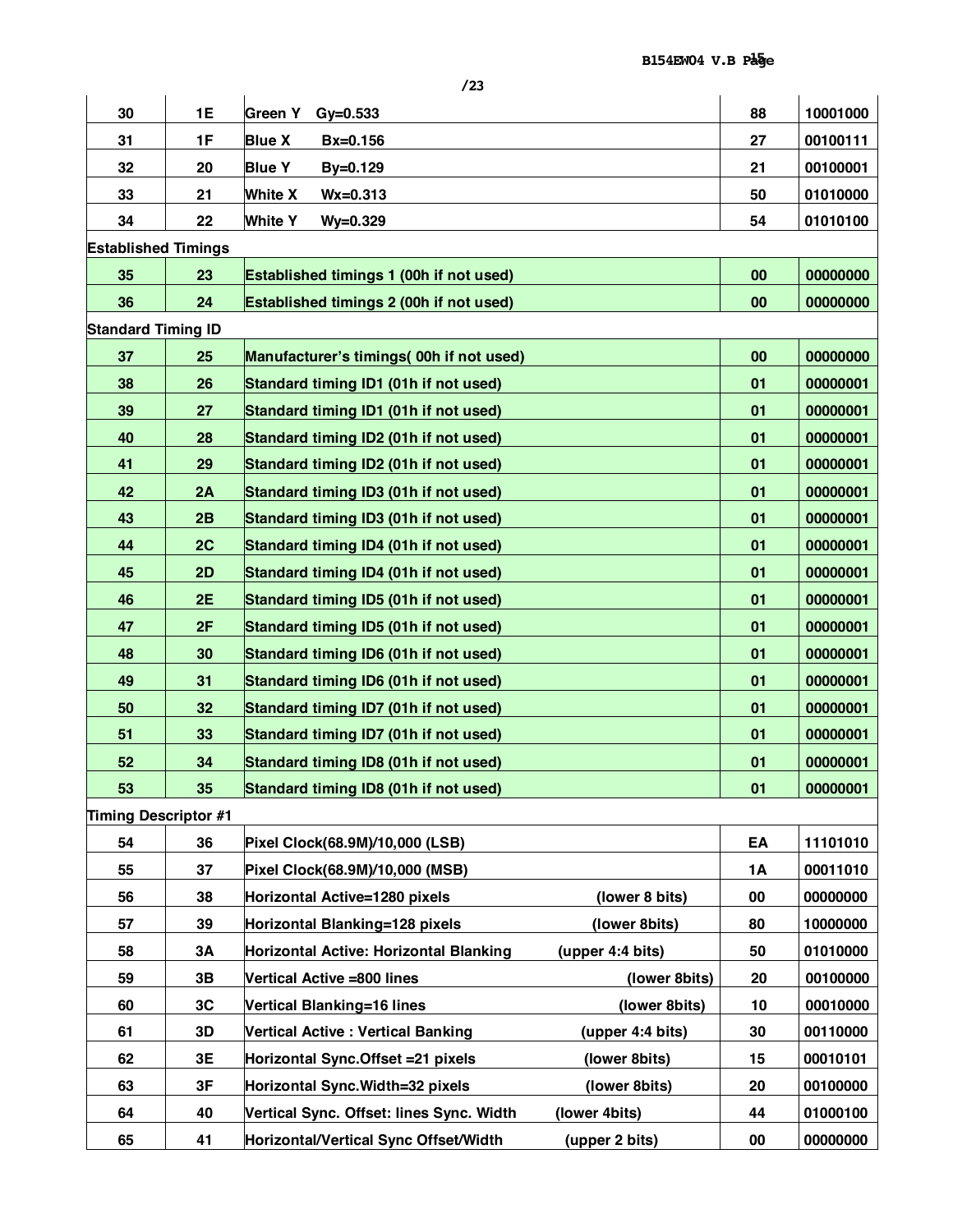| 66  | 42        | Horizontal Image Size=331.2mm<br>(lower 8 bits)                     | 4B        | 01001011 |
|-----|-----------|---------------------------------------------------------------------|-----------|----------|
| 67  | 43        | Vertical Image Size=207mm<br>(lower 8 bits)                         | <b>CF</b> | 11001111 |
| 68  | 44        | Horizontal : Vertical Image Size<br>(upper 4:4 bits)                | 10        | 00010000 |
| 69  | 45        | <b>Horizontal Border</b><br>(zero for internal LCD)                 | 00        | 00000000 |
| 70  | 46        | <b>Vertical Border</b><br>(zero for internal LCD)                   | 00        | 00000000 |
| 71  | 47        | Non-interlaced, Normal, no stereo, Separate sync, H/V pol negatives | 18        | 00011000 |
|     |           | Timing Descriptor #2 MANUFACTURER SPECIFIED RANGE TIMING Descriptor |           |          |
| 72  | 48        | Flag                                                                | 00        | 00000000 |
| 73  | 49        | Flag                                                                | 00        | 00000000 |
| 74  | 4A        | Flag                                                                | 00        | 00000000 |
| 75  | 4B        | Data Type Tag: Descriptor Defined by Manufacturer                   | 0F        | 00001111 |
| 76  | 4C        | Flag                                                                | 00        | 00000000 |
| 77  | 4D        | Value=HSPW min/2 (pixel clks)                                       | 08        | 00001000 |
| 78  | 4E        | Value=HSPW max/2 (pixel clks)                                       | 00        | 00000000 |
| 79  | 4F        | Value=Thbp min/2<br>(pixel clks)                                    | 2Α        | 00101010 |
| 80  | 50        | Value=Thbp max/2<br>(pixel clks)                                    | 00        | 00000000 |
| 81  | 51        | Value=VSPW min/2<br>(line pulses)                                   | 01        | 00000001 |
| 82  | 52        | Value=VSPW max/2<br>(line pulses)                                   | 00        | 00000000 |
| 83  | 53        | Value=Tvbp min/2<br>(line pulses)                                   | 04        | 00000100 |
| 84  | 54        | Value=Tvbp max/2<br>(line pulses)                                   | 00        | 00000000 |
| 85  | 55        | Thp min=value*2+HA pixel clks (pixel clks)                          | 32        | 00110010 |
| 86  | 56        | Thp max=value*2+HA pixel clks (pixel clks)                          | 4A        | 01001010 |
| 87  | 57        | Tvp min=value*2+VA lines                                            | 04        | 00000100 |
| 88  | 58        | Tvp max=value*2+VA lines                                            | 19        | 00011001 |
| 89  | 59        | <b>Module revision</b>                                              | 01        | 00000001 |
|     |           | Timing Descriptor #3 : ASCII String : Supplier Name                 |           |          |
| 90  | <b>5A</b> | Flag                                                                | 00        | 00000000 |
| 91  | 5B        | Flag                                                                | 00        | 00000000 |
| 92  | 5C        | Flag                                                                | 00        | 00000000 |
| 93  | <b>5D</b> | Data Type Tag : Module serial number                                | <b>FE</b> | 11111110 |
| 94  | <b>5E</b> | <b>Flag</b>                                                         | 00        | 00000000 |
| 95  | 5F        | <b>ASCII (Q)</b>                                                    | 51        | 01010001 |
| 96  | 60        | <b>ASCII (U)</b>                                                    | 55        | 01010101 |
| 97  | 61        | <b>ASCII (A)</b>                                                    | 41        | 01000001 |
| 98  | 62        | <b>ASCII (N)</b>                                                    | 4E        | 01001110 |
| 99  | 63        | <b>ASCII (T)</b>                                                    | 54        | 01010100 |
| 100 | 64        | <b>ASCII (A)</b>                                                    | 41        | 01000001 |
| 101 | 65        | <b>ASCII (D)</b>                                                    | 44        | 01000100 |
|     |           |                                                                     |           |          |
| 102 | 66        | <b>ASCII (I)</b>                                                    | 49        | 01001001 |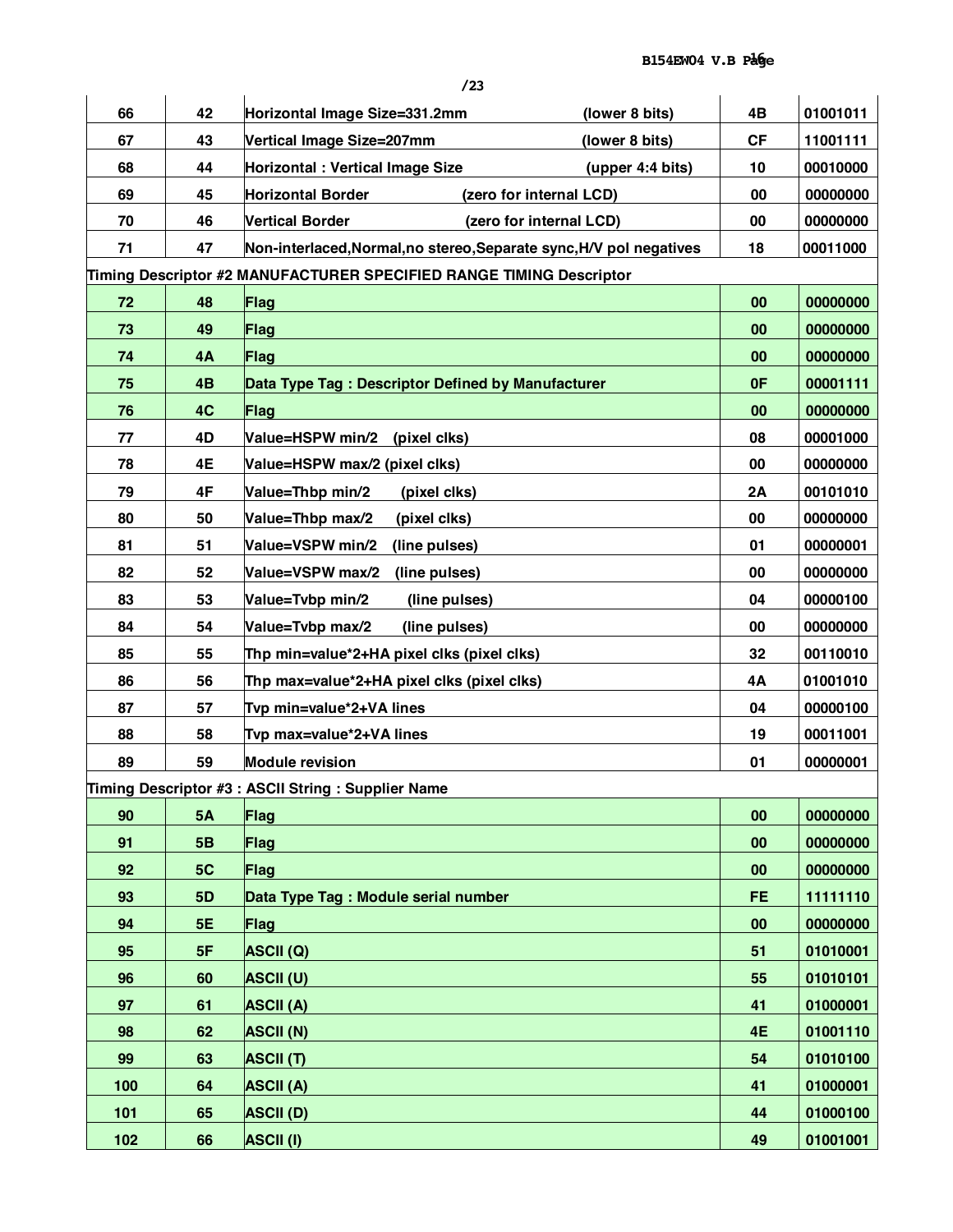| 103 | 67        | <b>ASCII (S)</b>                                | 53        | 01010011 |
|-----|-----------|-------------------------------------------------|-----------|----------|
| 104 | 68        | <b>ASCII (P)</b>                                | 50        | 01010000 |
| 105 | 69        | <b>ASCII (L)</b>                                | 4C        | 01001100 |
| 106 | 6A        | <b>ASCII (A)</b>                                | 41        | 01000001 |
| 107 | 6B        | <b>ASCII (Y)</b>                                | 59        | 01011001 |
|     |           | Timing Descriptor #4 ASCII String: Supplier P/N |           |          |
| 108 | 6C        | Flag                                            | 00        | 00000000 |
| 109 | 6D        | Flag                                            | 00        | 00000000 |
| 110 | 6E        | Flag                                            | 00        | 00000000 |
| 111 | 6F        | Data Type Tag: Module Name                      | <b>FE</b> | 11111110 |
| 112 | 70        | Flag                                            | 00        | 00000000 |
| 113 | 71        | Q                                               | 51        | 01010001 |
| 114 | 72        | D                                               | 44        | 01000100 |
| 115 | 73        | 1                                               | 31        | 00110001 |
| 116 | 74        | 5                                               | 35        | 00110101 |
| 117 | 75        | т                                               | 54        | 01010100 |
| 118 | 76        |                                                 | 4C        |          |
| 119 |           |                                                 | 30        | 01001100 |
|     | 77        | 0                                               |           | 00110000 |
| 120 | 78        |                                                 | 37        | 00110111 |
| 121 | 79        | Product revision (ex :2)                        | 32        | 00110010 |
| 122 | <b>7A</b> | Terminate with ASCII code 0Ah                   | 0A        | 00001010 |
| 123 | 7B        | Pad field with ASCII code 20h                   | 20        | 00100000 |
| 124 | 7C        | Pad field with ASCII code 20h                   | 20        | 00100000 |
| 125 | 7D        | Pad field with ASCII code 20h                   | 20        | 00100000 |
| 126 | 7E        | <b>Extension flag</b>                           | 00        | 00000000 |
| 127 | 7F        | <b>Checksum</b>                                 | 89        | 10001001 |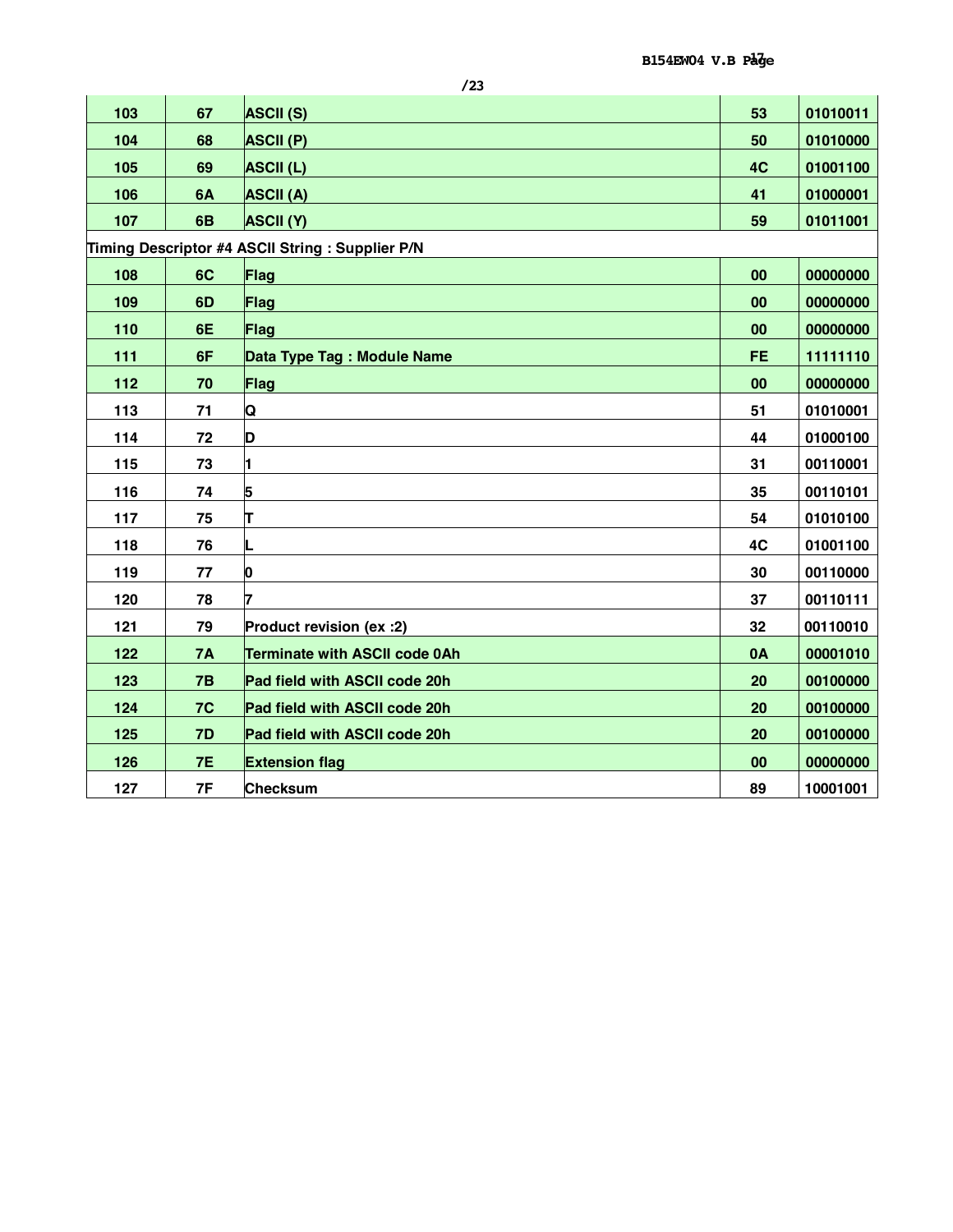## **10.Optical Characteristics**

 **Ta=25**℃**, Vcc=+3.3V** 

|                           | <b>Parameter</b>        | <b>Symbol</b> | <b>Condition</b>     | Min.  | Typ.  | Max.  | Unit            | <b>Remark</b> |
|---------------------------|-------------------------|---------------|----------------------|-------|-------|-------|-----------------|---------------|
| <b>Viewing</b>            | Horizontal              | R, L          | CR>10                |       | 45    |       | Deg.            | [Note1, 4]    |
| Angle                     | <b>Vertical</b>         | $U_{p}$       |                      |       | 15    |       | Deg.            |               |
| Range                     |                         | Dn            |                      |       | 35    |       | Deg.            |               |
|                           | <b>Contrast ratio</b>   | C Rn          | $\theta = 0^{\circ}$ | 300   | 400   |       |                 | [Note2, 4]    |
| <b>Response</b>           | <b>Rise</b>             | <b>Tr</b>     | $\theta = 0^{\circ}$ |       | 6     |       | ms              | [Note3, 4]    |
| <b>Time</b>               | <b>Decay</b>            | Td            |                      |       | 10    |       | ms              |               |
| <b>Chromaticity of</b>    |                         | Wx            |                      | 0.283 | 0.313 | 0.343 |                 | [Note4]       |
| <b>White</b>              |                         | <b>Wy</b>     |                      | 0.299 | 0.329 | 0.359 |                 |               |
| <b>Chromaticity of</b>    |                         | <b>Rx</b>     |                      | 0.546 | 0.576 | 0.606 |                 |               |
| <b>Red</b>                |                         | <b>Ry</b>     |                      | 0.330 | 0.360 | 0.390 |                 |               |
| <b>Chromaticity of</b>    |                         | Gx            |                      | 0.290 | 0.320 | 0.350 |                 |               |
| Green                     |                         | <b>Gy</b>     |                      | 0.503 | 0.533 | 0.563 |                 |               |
| <b>Chromaticity of</b>    |                         | <b>Bx</b>     |                      | 0.126 | 0.156 | 0.186 |                 |               |
| <b>Blue</b>               |                         | <b>By</b>     |                      | 0.099 | 0.129 | 0.159 |                 |               |
| <b>Luminance of white</b> |                         | YL2           | 5 points             | 170   | 185   |       | $\text{Cd/m}^2$ | $IL = 6.0$    |
| [Note5]                   |                         |               | Avg.                 |       |       |       |                 | mArms         |
|                           |                         |               |                      |       |       |       |                 | $F_L = 55kHz$ |
|                           | <b>White Uniformity</b> | $\delta W$    | 5 Points             |       |       | 1.3   |                 | [Note5]       |

**The optical characteristics shall be measured in a dark room or equivalent state with the method shown in Fig.3.** 

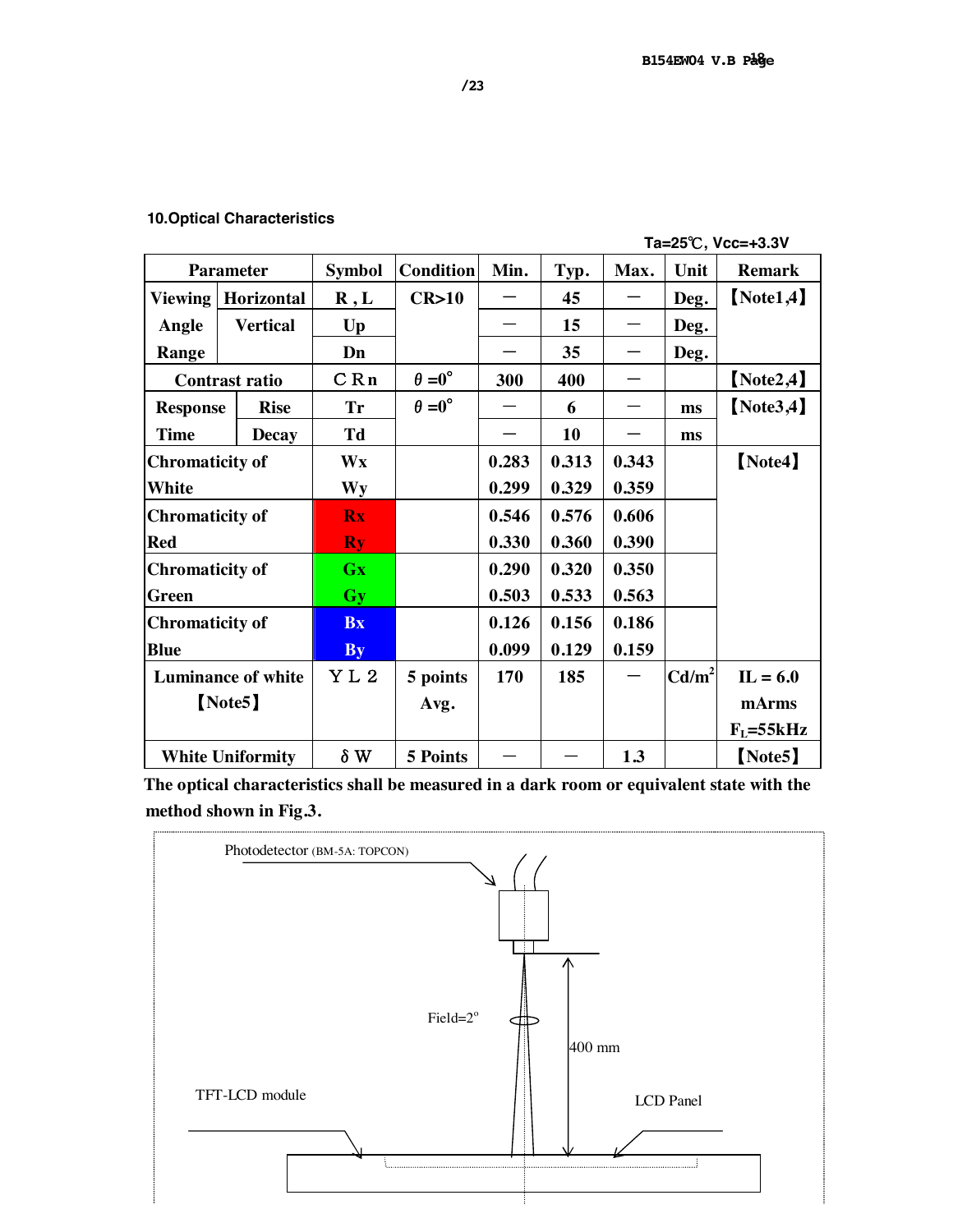

#### 【**Note3**】**Definition of response time:**

 **The response time is defined as the following figure and shall be measured by switching the input signal for "black" and "white" .** 



【**Note4**】**This shall be measured at center of the screen.** 

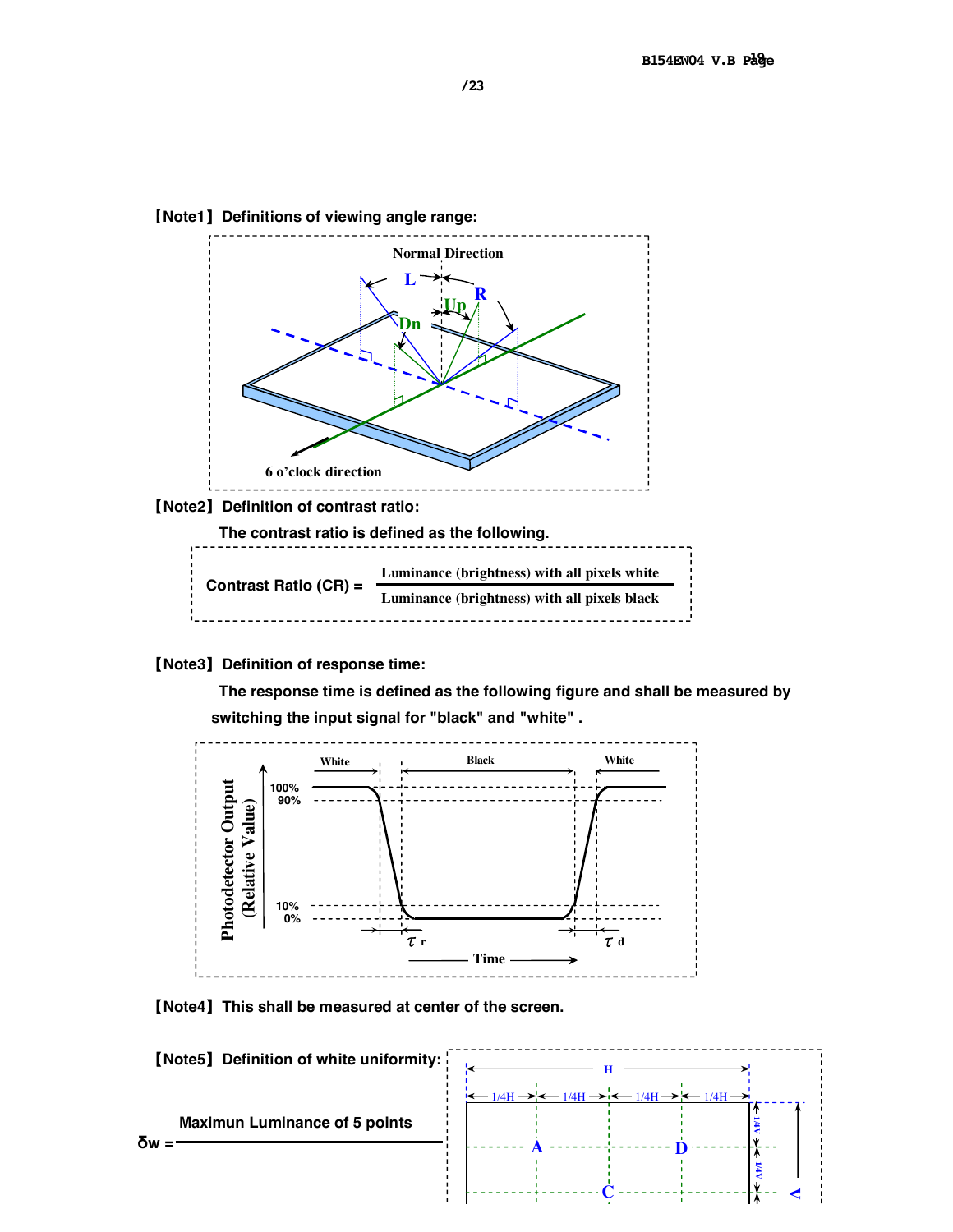#### **\*1) 5 Points are A,B,C,D,E**

**11. Display Quality** 

**The display quality of the color TFT-LCD module shall be in compliance with the Incoming Inspection Standard.** 

- **12. Handling Precautions** 
	- **a) Be sure to turn off the power supply when inserting or disconnecting the cable.**
	- **b) Be sure to design the cabinet so that the module can be installed without any extra stress such as warp or twist.**
	- **c) Since the front polarizer is easily damaged, pay attention not to scratch it.**
	- **d) Wipe off water drop immediately. Long contact with water may cause discoloration or spots.**
	- **e) When the panel surface is soiled, wipe it with absorbent cotton or other soft cloth.**
	- **f) Since the panel is made of glass, it may break or crack if dropped or bumped on hard surface. Handle with care.**
	- **g) Since CMOS LSI is used in this module, take care of static electricity and injure the human earth when handling.**
	- **h) Observe all other precautionary requirements in handling components.**
	- **i) This module has its circuitry PCBs on the rear side and should be handled carefully in order not to be stressed.**
	- **j) Laminated film is attached to the module surface to prevent it from being scratched. Peel the film off slowly just before the use with strict attention to electrostatic charges. Ionized air shall be blown over during the action. Blow off the 'dust' on the polarizer by using an ionized nitrogen gun, etc..**
	- **K) Mounting screw hole can stand torque 1.3~1.5 Kgf-cm.**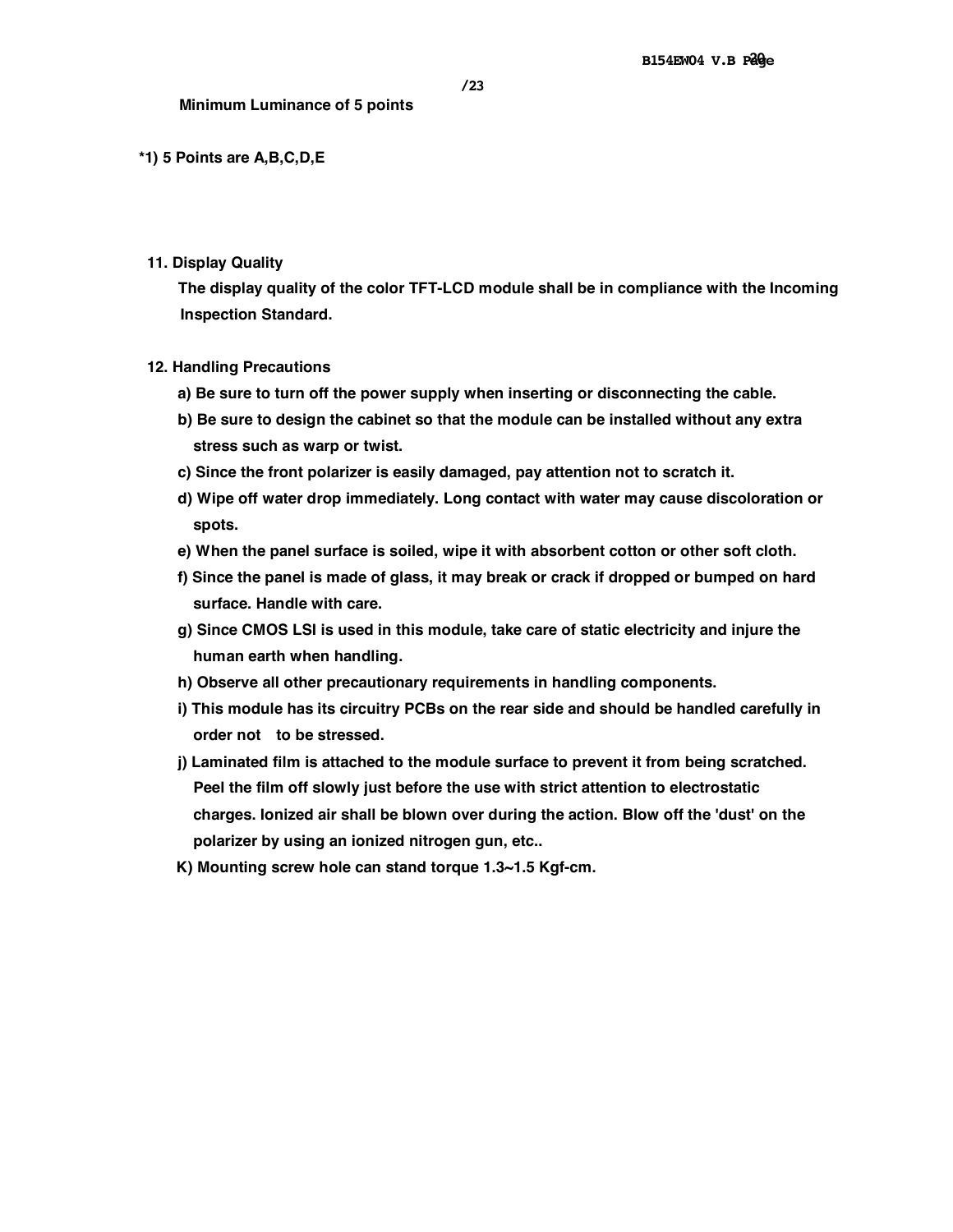| No.            | Test item                       | <b>Conditions</b>                                           |
|----------------|---------------------------------|-------------------------------------------------------------|
| 1              | High temperature storage test   | $Ta = 60 °C$<br>240h                                        |
| $\mathbf{2}$   | Low temperature storage test    | $Ta = -25$ °C<br>240h                                       |
| 3              | <b>High temperature</b>         | Ta = 40 °C; 90%RH 240h, (As remark #3)                      |
|                | & High humidity operation test  | (No condensation)                                           |
| 4              | High temperature operation test | $Ta = 50 °C$<br>240h                                        |
|                |                                 | (The panel temp. must be less than 60 $\degree$ C)          |
| 5              | Low temperature operation test  | $Ta = 0$ $C$<br>240h                                        |
| 6              | <b>Vibration test</b>           | Frequency : 10 $\sim$ 500 Hz, 1.5Grms                       |
|                | (non - operating)               | Test period: 3hrs (1Hr for each of X, Y, Z)                 |
| $\overline{7}$ | <b>Shock test</b>               | Max. Gravity: 220G                                          |
|                | (Non-operating)                 | Pulse width: 2 ms, Half sine wave                           |
|                |                                 | Direction: $\pm X, \pm Y, \pm Z$ ; Once for each direction. |
| 8              | Altitude test (Operating)       | 0-10000 feet (3048m) / -20 ℃/ +60 ℃ / 24hr                  |
| 9              | Altitude test (Storage)         | 0-40000 feet $(12192m) / 0$ °C / +55 °C / 24hr              |

#### **13. Reliability test items**

**Remark:** 

- **(1) A failure is defined as the appearance of pixel failured on any color layer or the appearance of horizontal or vertical lines, bars etc.**
- **(2) Low temperature storage " Panel must return to operating temperature range prior to activation."**
- **(3) Hi temperature / Humidity test**

**Max.** wet-bulb temperature is less than 39°C ; At glass temperature high than 40 °C. **Temperature and relative humidity range is shown in the figure below.** 

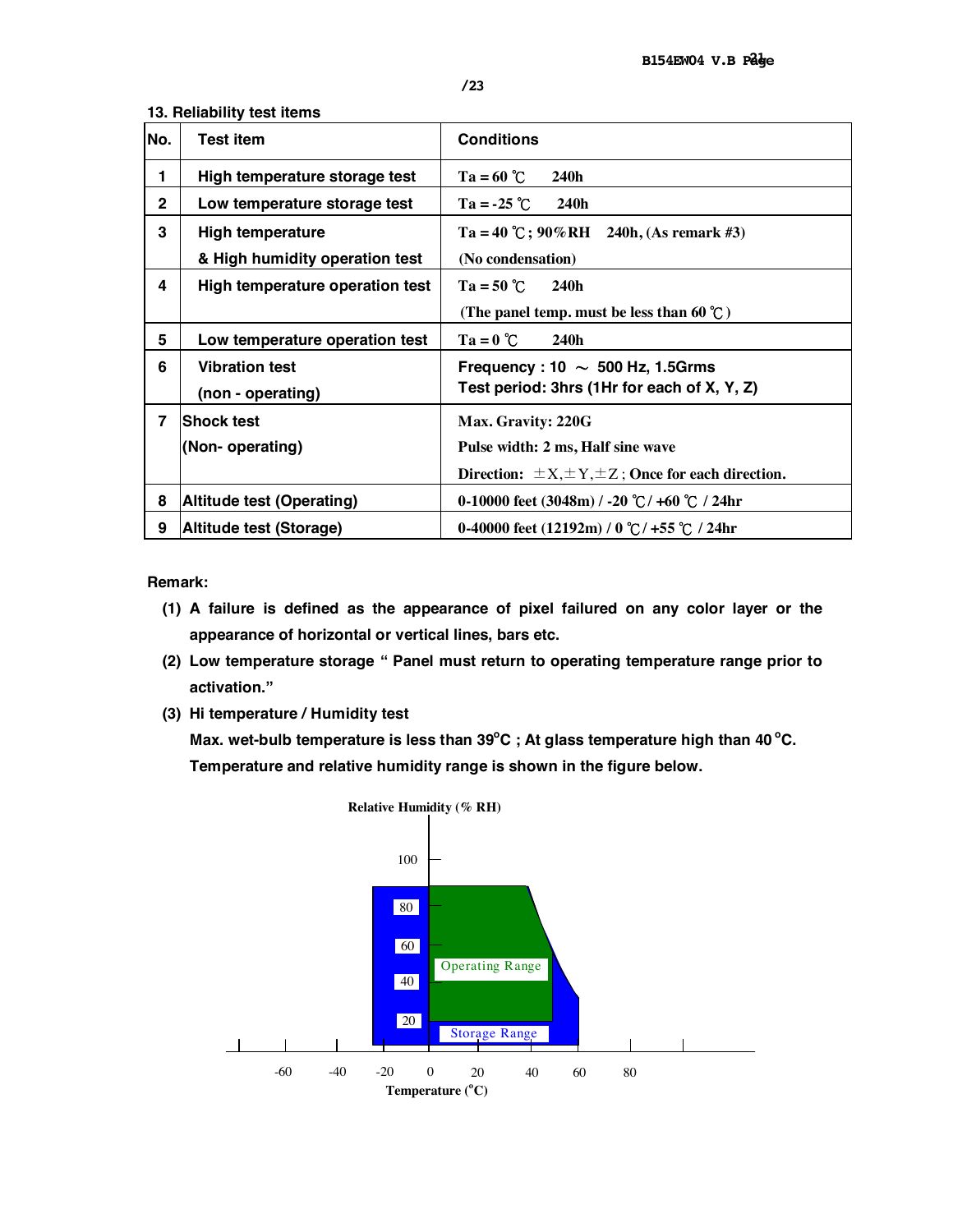- **14. Others** 
	- **1) Lot No. Label:**



**Serial Number Bar Code**

- **2) Adjusting volume has been set optimally before shipment, so do not change any adjusted value. If adjusted value is changed, the specification may not be satisfied.**
- **3) Disassembling the module can cause permanent damage and should be strictly avoided.**
- **4) Please be careful since image retention may occur when a fixed pattern is displayed for a long time.**
- **5) If any problem occurs in relation to the description of this specification, it shall be resolved through discussion with spirit of cooperation.**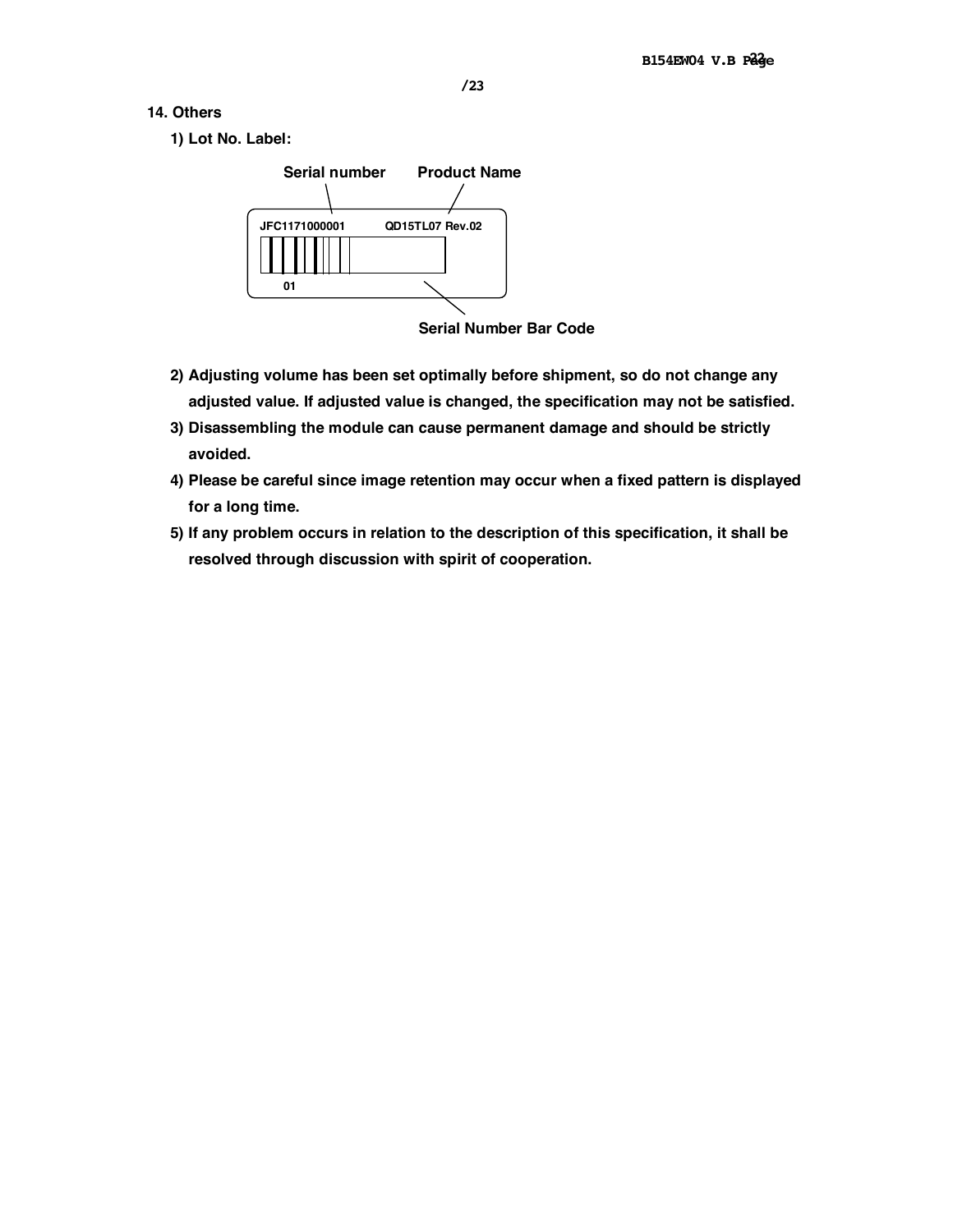#### **23** B154EW04 V.B Page /23

#### 15. Mechanical Outline Dimension